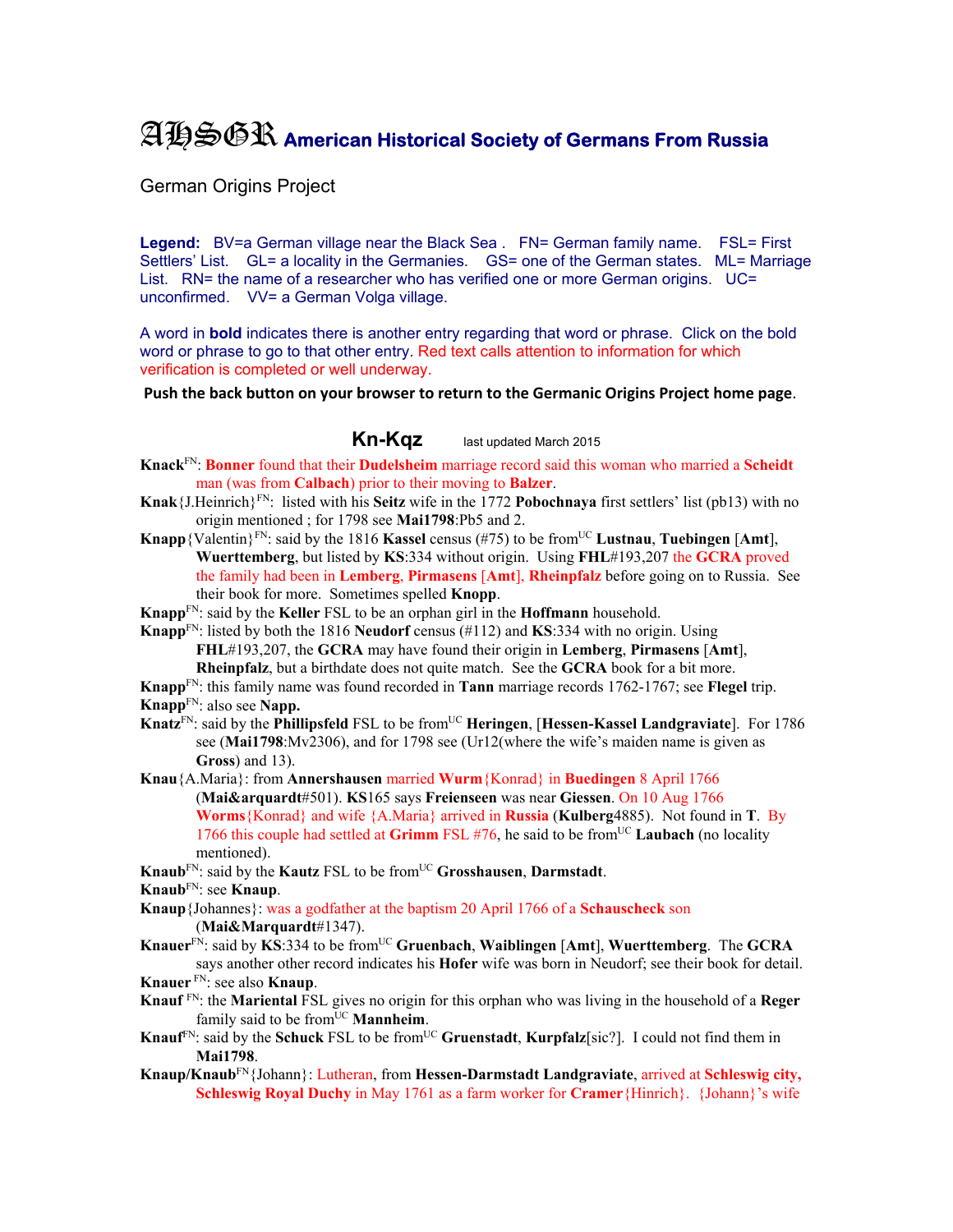in **Denmark** was {Sarah}. In March 1766 he deserted **Denmark** (**EEE** p.479). In May 1766 he evidently was in **Luebeck** (**Mai&Marquardt** #1347). In June 1766 he, {Sarah} and their son {Johann} arrived at **Kronstadt** (**Kulberg** #673). By May 1767 he had settled in **Schaefer** FSL #46 a new wife {A.Elisabeth}. The FSL said he was fromUC [**Hessen**-]**Darmstadt** [**Landgraviate**] and she fromUC **Weimar**?, [**Duchy**?]; in the household were a 6 year-old son by his first wife, and two **Ertle** step-children aged 5 and .5. In 1798 the wife's name was given as **Emig**{Elisabeth} (**Mai1798**:Sf17) and the step-son's surname was still given as **Ertle** (Sf24) – so was Elisabeth an **Emig** who first married an **Ertle** and then a **Knaub**?? For other information on the **Knaubs** in 1788 and 1798 see **Mai1798**:Mv2519 and (Mt45).

- **Knaus**FN{Hans}: Lutheran, fromUC **Neulossheim, Speyer Unteramt, Maulbronn Klosteramt, Wuerttemberg**, arrived at **Schleswig city, Schleswig Royal Duchy** in June 1761. In June 1763 with wife {A.Susanna} and child he was given permission to leave **Denmark** (**EEE** p.479). By June 1764 they had settled in **Holstein** FSL #29 which said he was from<sup>UC</sup> Neulise(?).
- **Knaus**FN: said by the **Kratzke** FSL to be fromUC **Krelos**(?), **Wittenberg.**
- Knaus<sup>FN</sup>{Hans/J. Peter}: Lutheran, from<sup>UC</sup> Neulossheim, Speyer Unteramt, Maulbronn Klosteramt, **Wuerttemberg**, arrived at **Schleswig city, Schleswig Royal Duchy** in March 1761. In June 1763 with wife {A.Susanna} and child he whe and his **Oeder** wife {A.Barbara} were given permission to leave **Denmark** (**EEE** p.479). By May 1767 they had settled in **Kratzke** FSL #48 which said he was fromUC **Neplasheim**(?), **Wittenberg.**
- **Knaus**FN{Adam}: said by the **Moor** FSL to be from **Isenburg**. **Bonner** proved that he was baptized in **Diebach**, **Isenburg**[-**Buedingen**? **County**]. In 1798 the wife's maiden name was given as **Mueller** (**Mai1798**:Mo20).
- **Knaus**FN{A.Margaretha}: listed by the **Moor** FSL to be the mother of the man in the preceding entry. **Bonner** proved her to have been baptized a **Hoffman** in **Hoechst**, [**Freidberg Imperial City**], and to have been mother to both the man in the preceding entry and to the woman in the next entry.
- **Knaus/Knausen**<sup>FN</sup>: the **Buedingen** ML she was from<sup>UC</sup> Diebach and married in Buedingen 8 April 1766 **Mueller**{Martin}; her maiden name was given as both **Knausen** and **Knaus** (**Mai&Marquardt**#496). By 1767 they were in **Moor** #38. In 1798 her maiden name was given as **Knaus** (**Mai1798**:Mo15). **Bonner** proved she was baptized in **Duedelsheim** and was sister to **Knaus** of **Moor** who had been baptized in **Diebach**.
- **Knausen**FN: see **Knaus**.
- **Knebel**FN: said by the **Moor** 1798 census to be the maiden name of frau **Braun** (**Mai1798**:Mo13).
- Knecht<sup>FN</sup>: said by the **Orlovskaya** FSL to be from<sup>UC</sup> Altenstein. I could not find this family in the 1798 censuses.
- **Knecker**?<sup>FN</sup>: said by the **Paulskaya** FSL to be from<sup>UC</sup> **Bamberg** (no locality mentioned). I could not find this family in the 1798 Volga censuses.
- **Knedler**/**Knedeler**FN{J.Leonhard}: Lutheran, fromUC **Niederhofen, Brackenheim Amt, Wuerttemberg** arrived at **Schleswig city, Schleswig Royal Duchy** in June 1761. With wife {Rosina Dorothea}, 3 children and brother {Gottlieb} he last reregistered in **Denmark** in April 1763 (**EEE** pp.478- 480). By June 1764 they had settled at **Dobrinka** FSL #15 which said he was from<sup>UC</sup> **Redenhof**(?), **Wuerttemberg**(?).
- **Kner**FN: said by the **Franzosen** FSL to be fromUC **Lespinoy**, **Frankreich**. I could not find this family in the 1798 Volga censuses.
- **Knetzer**<sup>FN</sup>: said by the **Galka** FSL to be from<sup>UC</sup> Michelfeld. I could not find this family in the 1798 Volga censuses.
- **Knezer**FN: see **Knirter**.
- **Kniess**FN: this family name is listed among the **Knis/Kniss** folk.
- **Knierter** FN: see **Knirter**.
- **Kniertzler** FN: see **Knirter**.
- **Kniff**<sup>FN</sup>: I could not find them in any published FSL but members of this family were reported to have moved from **Schulz** in 1787 and to have lived in **Rolander** and **Reinhard** in 1798 (**Mai1798**:Mv2659,Rh15 and Rl33).
- Knippel<sup>FN</sup>{Friederich/G.Friederich}: an infant son of {G.Friederich}from **Fillingen**,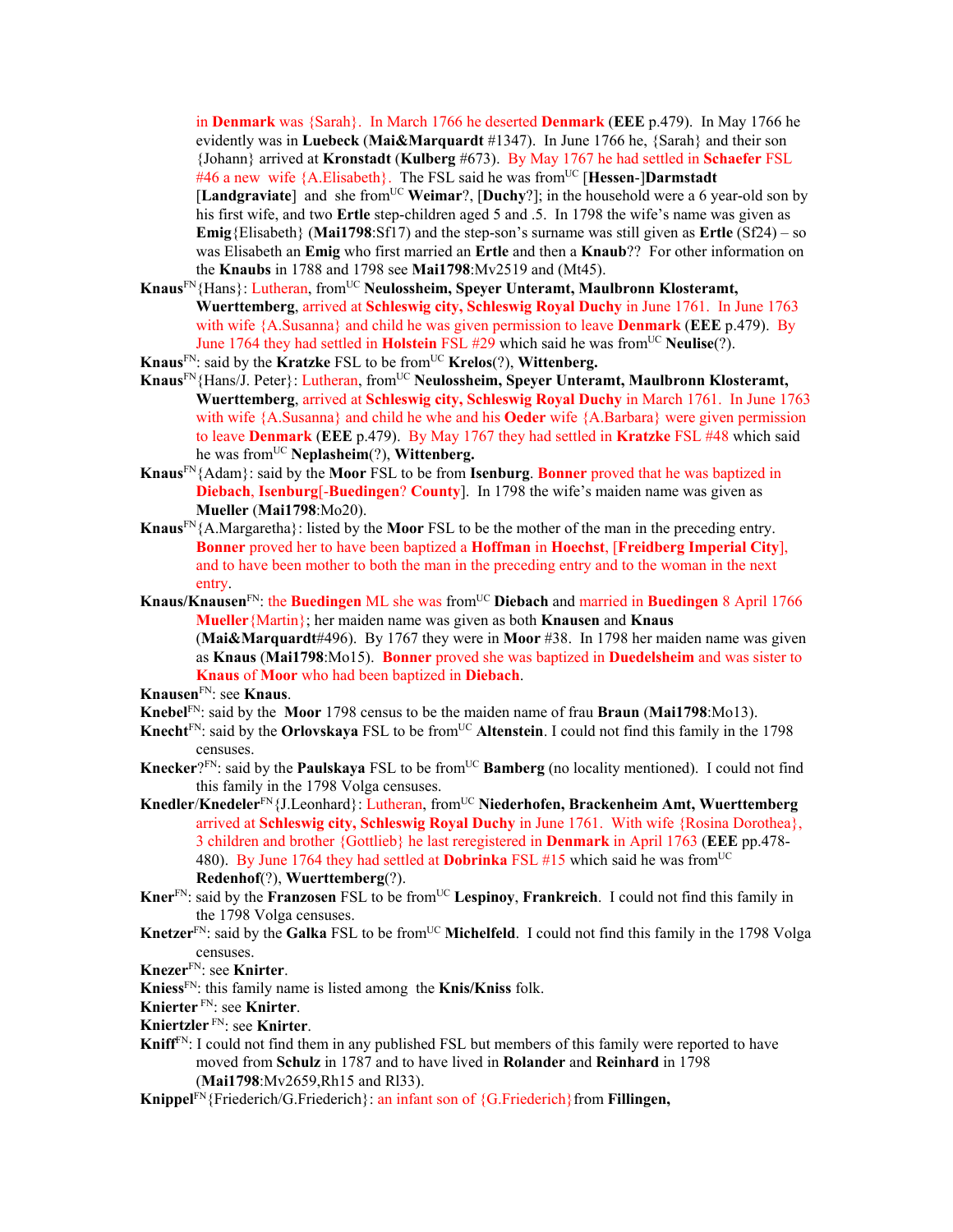**Braunfels** died in **Buedingen** 25 April 1766 (**Mai&Marquardt**#1216a). Not found in **T**. By 15 Aug 1767 He, his wife {Amalia} and an 8-yr old daughter had settled at **Norka** FSL #110, he said to be fromUC **Darmstadt** (no locality mentioned). The 1798 **Norka** census #21 has {Friederich}, **Kleer**(?){Amalia}, and 2 sons ages 17-21 (**Mai1798**:Nr21).

**Knirter/Knezer/Knierter/Knietzler**{Andreas}: Lutheran, fromUC **Kurpfalz** arrived at **Fridericia, Juetland Royal Province** in May 1760. With his wife and 2 children he last reregistered in **Denmark** in Dec 1764. In May 1766 they arrived at **Kronstadt**, and in August in **Oranienbaum** he signed a pledge to settle in **Hirschenhof** colony in **Latvia** (**EEE** p.480).

**Knis/Kniss/Kniess**: all interfiled here.

- **Kniss**{Philipp (or Ulrich? see **Kuhlberg**3151)}: according to the **Huck** FSL his widow had remarried Koehler /Keller {Lorenz} from<sup>UC</sup> **Isenburg**, and his daughter was living in their household. According to **Kuhlberg**3151 he too was from<sup>UC</sup> **Isenburg**.
- **Kniss**<sup>FN</sup>{Konrad}: said by the Pleve version of the **Jagodnaja Poyjana** FSL #43 to be from<sup>UC</sup> **Sinrot**(?). The Kromm version spells the place **Simroth** and suggests it was really **Siemerode** (p.133). **KS**139 says a **Kniss** left **Schotten** to go to **Jag.Poljana.**
- **Knis**<sup>FN</sup>: said (no locality mentioned) by the **Kutter** FSL to be from<sup>UC</sup> **Isenburg** (no locality mentioned) Later spelled **Kniss**.
- **Knis**<sup>FN</sup>: said (no locality mentioned) by the **Norka** FSL to be from<sup>UC</sup> **Isenburg**. Later spelled **Kniss (Mai1798**:Nr152).
- **Kniess**FN: this family name was found recorded in **Schlitz** marriage records 1762-1767 and in **Schotten** parish records for many generations prior to 1767;; see **Flegel** trip.
- **Knittel/Keitell/Keitel**FN{Charlotte Sophie Wilhelmine}: married **Sachse**{J.Heinrich} in **Rosslau** 22 Sept 1765 (**Mai&Marquardt**#190 & **KS**138). **KS**138 spelled her name **Keitel**. Not found in **T**. By 27 Aug 1766 {Heinrich & Sophia} with no children had settled at **Katharinenstadt** FSL #533, he said to be from **Meltendorf**(?).
- **Knobloch**{Eva M.}: married **Reis**{Johannes}; their daughter in 1763 eas confirmed in **Mettenheim, Wartenberg** [**County**] before going to **Russia** where they were at **Bauer** #53 by 1767 (**Mai&Marquardt**#1248).
- **Knobloch**FN{J.Friedrich}: 10 April 1766 in **Buedingen** he married {M.Elisabeth} (**Marquardt**#510). They may have been the **Knobloch** couple {Johann & Maria} from **Riedesel** who arrived in **Russia** on 31 July 1766 **(Kulberg**2730). He arrived in **Dietel** in time to be included In the Supplemental list as compiled by Stumpp, said to be from<sup>UC</sup> Waltenberg County (no locality indicated){Einwanderung … I.p.296}.The local, contemporary pastor indicated that this man had gone from **Mettenheim, Wartenberg** to **Dietel** (**Mai&Marquardt**#1241). **KS**139 says **Mettenheim** was near **Worms. Dona Reeves-Marquardt** found the birth records in **Mettenheim, Wartenberg** [**County**] church books. For 1796 and 1798 see **Mai1798**:Mv427, Dt84.
- **Knobloch**<sup>FN</sup>{J.Heinrich}: said by the **Mueller** FSL #24 to be from<sup>UC</sup> **Wollmar**?. According to the **Buedingen** ML {J.Heinrich} married **Zulauf**{M.Eliesabetha} in **Buedingen** 10 April 1766 (**Mai&Marquardt**#510 & **KS**139)
- **Knobloch**<sup>FN</sup>{Leonard}: according to the **Buedingen** ML a daughter of the late{Leonard} from<sup>UC</sup>**Lorbach** married in **Buedingen** 28 Feb 1766 **Gottfried**{Johannes} (**Mai&Marquardt**#354 & **KS**139). They may have arrived in **Russia** 3 May 1766 as **Gottfried**{Johann & Elisabeth} with no children, he said to be from **Mainz** (**Kulberg**#522). There was a **Knobloch**{Dorothea} single, on the same ship (**Kulberg#**521) Not found in **T**.
- **Knobloch**{J.Jacob}: married **Scharmann**{M.Magdalena} in **Buedingen** 6 March 1766 (**Mai&Marquardt**#377). **KS**139 says he was from **Ranstadt** near **Buedingen**. **KS**153 has {Marie Magd.}. No further information.
- **Knoche**FN: said by the **Lauwe** FSL to be fromUC **Fuerstenwalde**?, **Sachsen**. I could not find this family in the 1798 censuses.
- **Knoedler**FN: said by both the 1816 **Neudorf** census (#52) and **KS**:335 to have come from **Grossaspach**, **Backnang** [**Amt**], **Wuerttemberg**. Using **FHL**#1,195,520, the **GCRA** proved this origin. See their book for much more.
- **Knoepfler** {Joseph}: son of {Matth.} of<sup>UC</sup> Oberweiler near **Ravenspurg** married **Benz** {Marg.}in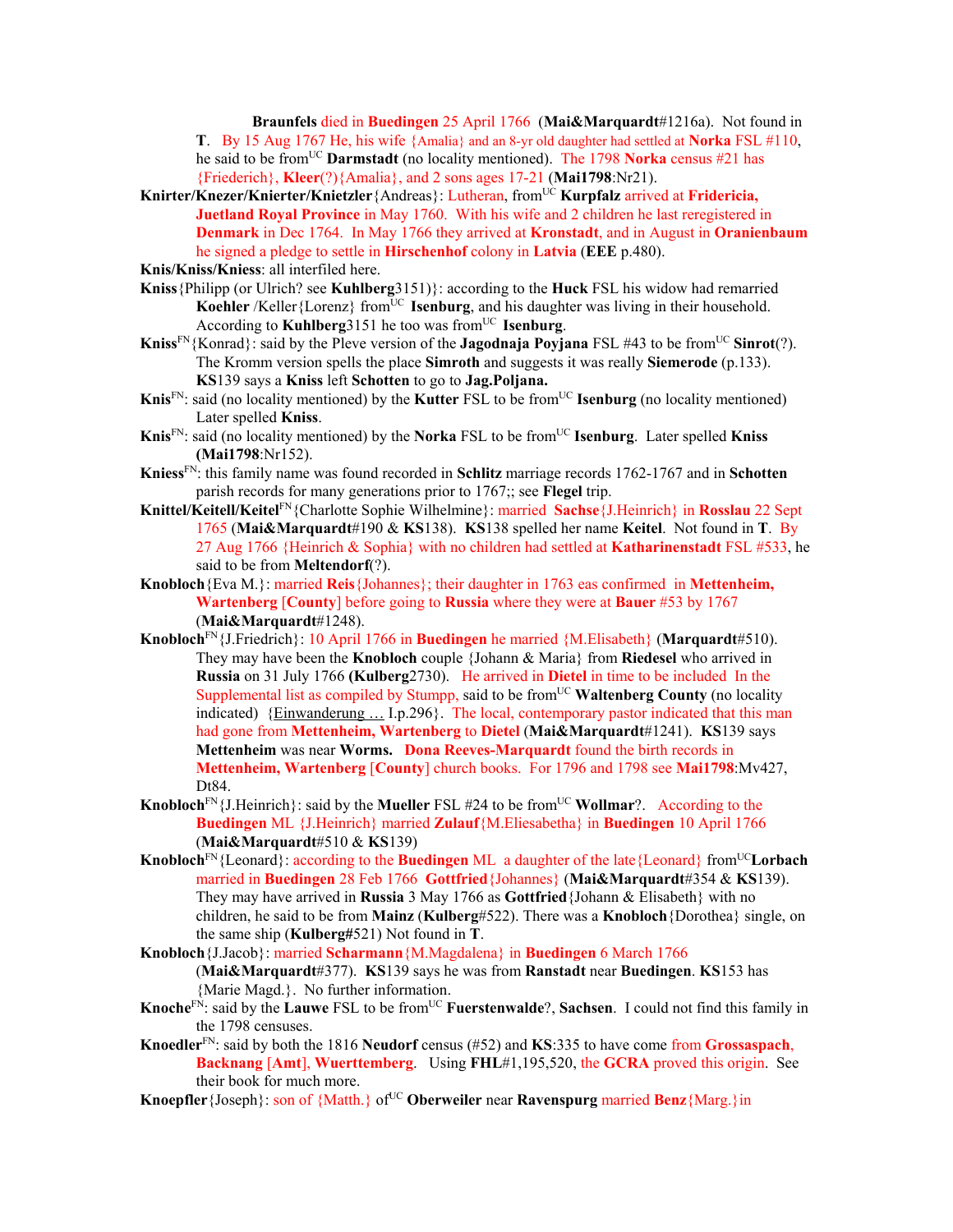**Luebeck** on 7 May 1766 (**Mai&Marquardt**#806, & **KS**139). Not found in **KS**, **Kulberg**, **T** or any published FSL.

**Knoell**FN: a family name found in **Straub** in 1798 (Sr11, 28 and 29) but not in the **Straub** FSL.

**Knoell**FN: see **Gnel** and **Null**.

- **Knoerzer**{Andreas+w+1c}: **Kulberg**215 said these Catholics came from [**Kur**-]**Pfalz** and went to **Livonia**.
- **Knoess**{J.Heinrich}: **KS**139 says he was from **Schotten** near **Buedingen**.
- **Knoll**FN: Herr **Knoll** was said by the **Fischer** FSL to be from<sup>UC</sup> Linis?, Preussen; his frau was said to come from **Reigenbol?, Sachsen**. I could not find this family in the 1798 censuses.
- **Knoll**FN: said by the **Herzog** FSL to be fromUC **Velburg, Kurpfalz**.
- **Knoll**FN: listed by both the 1858 **Kassel** census (#223) and **KS**:336 without origin. Using **FHL**#193,771 the **GCRA** proved their origin in **Annweiler**, **Bergzabern** [**Amt**], **Rheinpfalz**.
- **Knoll**<sup>FN</sup>: said by the **Katharinenstadt** FSL to be from<sup>UC</sup> **Keinberg**(?), **Sachsen** with a **Koch** wife from<sup>UC</sup> **Oranienbaum**.
- **Knoll**<sup>FN</sup>: said by the **Krasnoyar** FSL to be from<sup>UC</sup> **Darmstadt** (no locality mentioned).
- **Knoll**<sup>FN</sup>: said by the **Krasnoyar** FSL to be from<sup>UC</sup> **Stadt**. David says the place in the original Russian version of the FSL says something like "the Republican city of Stadt.
- **Knoll**FN: said by the **Orlovskaya** FSL to be a step-son living with the **Alberg** family which would indicate that frau **Alberg** was previously frau **Knoll**. I could not find this family in the 1798 censuses.
- **Knoll** FN: said by the **Paulskaya** FSL to be a mother-in-law and sister-in-law living with the **Karl** family.
- **Knoll**{Frantz Anton}: **KS**140 says he was from **Hausen** near? **Welches**, and married **Kraft**{Susanne Marg.} from **Tann** near **Hersfeld** or **Fulda**. Found in no later source
- **Knoll**{Jeremias}: **Anhalt-Dessau** archival records say this man originally from **Saxony left** for **Russia**  from **Oranienbaum, Dessau** with 5 others (**Mai&Marquardt**#1102 & **KS**139).On 4 July 1766 he, wife {Sophia} and 4 children arrived in **Russia** (**Kulberg**1102). Later in 1766 this Lutheran with wife {Dorothea} and 5 children in **Oranienbaum** took transport for the **Volga** (**T**5898- 5904). Not found in any other source.
- **Knoll**{Sus.Margaretha}: from **Tann** area married 17 May 1766 in **Buedingen Kraft**{Frantz Anton} from **Hausen, Swabia** (**Mai&Marquardt**#656). **KS**140 says **Hausen** was near **Welches**(?), **Wuerttemberg**. Found in no other source.

**Knoll** FN: also see **Noll**.

- **Knop**{A.Margaretha}: married **Adelmaier**{J.Peter} 27 May 1766 in **Luebeck** (**Mai&Marquardt**#232). On 10 Aug 1766 they arrived in Russia (**Kulberg**4904). Not found in **T**. By 1767 they had settled at **Frank** #68. In 1788 again widowed she moved with her children to **Kamenka** where she married **Gumler**{Adam} (**Mai1798**:Mv630). In 1798 widowed yet again she was head of her own household (**Mai1798**:Km89).
- **Knop**FN: also see **Knopp.**
- **Knopf** $F_N$  said by the **Frank** FSL to be from<sup>UC</sup> **Mauerwelt**(?), **Fulda.**
- **Knopf**FN: said by the **Preuss** FSL to be fromUC **Grentu**(?), **Bamberg.**
- **Knopf**{Johanne Louise/Juliane Luise}: married **Handschuh**{J.Christoph} 6 April 1766 in **Rosslau**  (**Mai&Marquardt**#891). **KS**139 has {Juliane Luise} and the wrong year: 1765. No further information.
- **Knopf**FN: also see **Knopp.**
- **Knopp/Knop/Knopf<sup>FN</sup>:** said by the **Kratzke** FSL to be from<sup>UC</sup> **Tjunkoeping**(?)/**Tinkepin**(?), **Schweden. Knopp**FN: also see **Knapp**.
- **Knorr**FN: said by the 1798 **Anton** census to be the maiden name of frau {Jacob} **Hahn** (**Mai1798**:An9).
- **Knorr**FN: listed in the **Bergdorf** 1858 census (**KS**:668, 336) without origin. Origin in **Scheppach**, **Weinsburg** [**Amt**], **Wuerttemberg** was proven by the **GCRA** using **Waldbach** parish records in **FHL**(1,340,203). See the **GCRA** book for more details.
- **Knorr**<sup>FN</sup>: said (no locality mentioned) by the **Degott** FSL to be from<sup>UC</sup> **Darmstadt**. I could not find this family in the 1798 Volga censuses.
- **Knorr**FN{M.Elisabeth}: }: married in **Luebeck** 2 Sept 1766 **Monsch**{Christian} (**Mai&Marquardt**#123). Not found in **T**. By 17 Aug 1767 {Christian & Elisabeth} had arrived at **Schoenchen** FSL #5, he said to be from<sup>UC</sup> **Helferskirchen**, [**Kurtrier**]:. For 1781 and 1798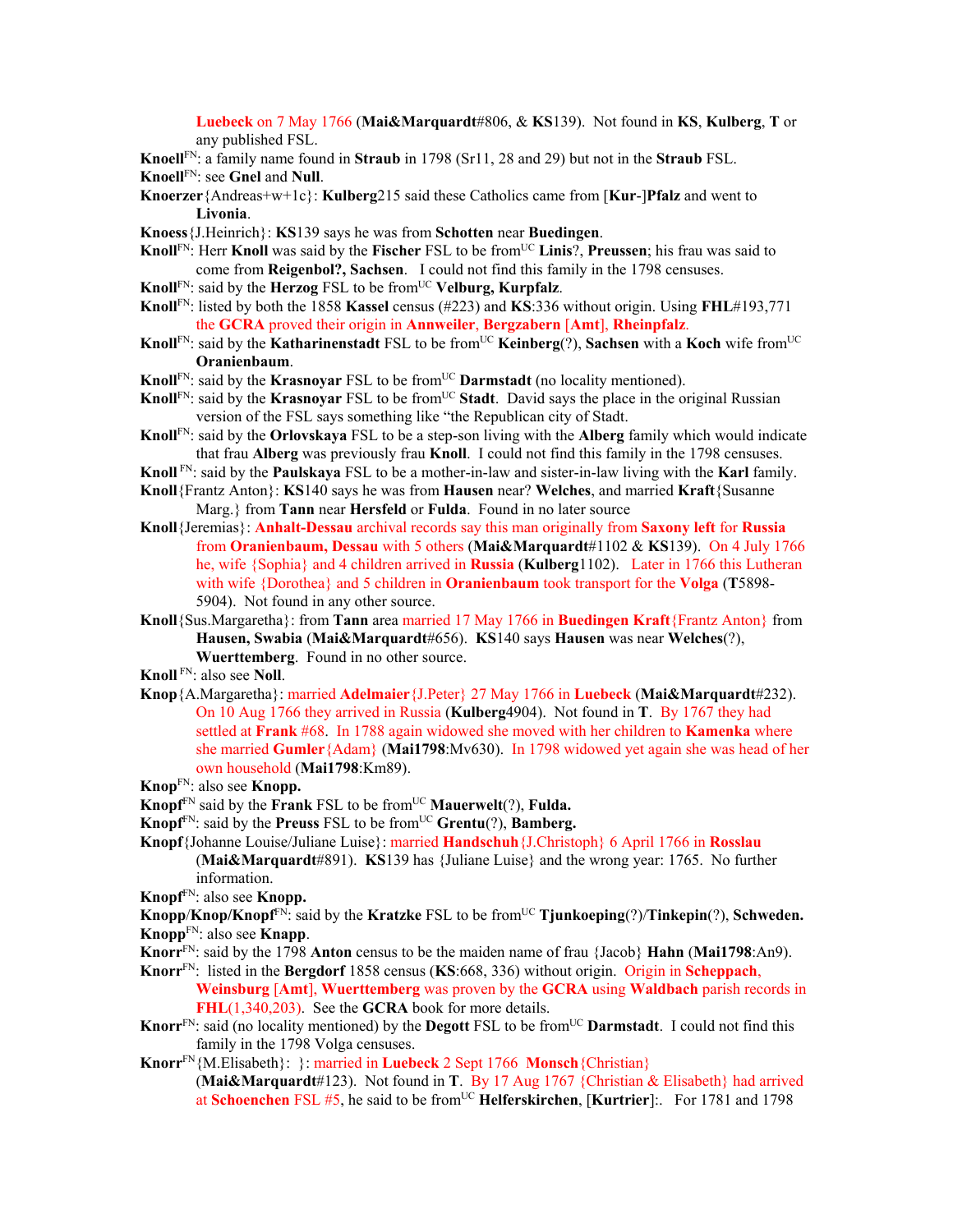see **Mai1798**:Mv2600, Bo37 and Sn26 where the wife's maiden name is given as **Knorr**.

- Knorr<sup>FN</sup>: said by the Schwab FSL to be from<sup>UC</sup> Teschow. I could not find members of this family in **Mai798**.
- **Knorr**<sup>FN</sup>: said by the **Urbach** FSL to have died on the way to Russia; it also said his widow was from<sup>UC</sup> **Sulzbach** and that she married Herr **Schlitter**.
- **Knorr**<sup>FN</sup>: said by the **Walter** FSL to be from<sup>UC</sup> **Reimkeln, Hesse-Darmstadt**.
- **Knosp/Knost**{Philipp Adam}: Lutheran from<sup>UC</sup> **Bretten Amt, Kurpfalz**, arrived at **Fridericia, Juetland Royal Province** in May 1760. He, with wife {Margaretha} and a daughter, reregistered last in **Denmark** in January 1765. They arrived at **Kronstadt** in May 1766 and in August signed their pledge to settle in **Hirschenhof** colony, **Latvia** (**EEE** pp.480-481). **Kulberg**206 said they were fromUC **Wartenberg** and went to **Livonia**.
- **Knot**?FN {Balthasar}: said by **Kuhlberg3112** and the **Huck** FSL to be from<sup>UC</sup> **Isenburg** (no locality mentioned; country not identified).
- **Knutler**{Johann+w+2c}: **Kulberg**204 said they were fromUC **Wartenberg** and went to **Livonia**.
- **Knuestler**{Heinrich}: **KS**139 says he left **Ruedingshain** near **Buedingen** in 1766. Not found in any other source.
- $\mathbf{Kobeln}(?)^{\text{GL}}$ , **Wittenberg**: an unidentified place said by the **Dobrinka** FSL to be home<sup>UC</sup> to a **Reiser**? family. This might be some 21 miles NW of **Dresden** and some 52 miles SE of **Wittenberg** city.
- **Kober/Cober/Keber/Kaber**FN{Michael}: **Corina Hirt** says he was born somewhere near **Eppingen** about 1737, and about 1760 married a daughter of **Mauderer**{Christoph} and **Daub**{Agnes Catharina} who was both born 10 Jul 1738 and baptized in **Kleingartach**; where their daughter {Rosina Sara} in 1761 was both born and baptized [**LDS film** #1184796]. They were said by Danish records to have arrived at **Flensburg, Schleswig Royal Duchy** with wife and 2 children in June 1762; they lived at 17 "Auf der Luehe" in Colony G2 "Friderichsfeld", **Gottorf** Amt in June 1762; they were last registered in **Denmark** in January 1765; during 1765 became parents of another daughter {Cathairna} and went to **Russia** settling in **Grimm** (**EEE** p.372, for more detail go to it), although not found in any FSL they were in the 1775 **Grimm** census #56. For two of their children in 1798 see **Mai1798**:Gm55, Kf64 and Fz22).
- Kober/Cober<sup>FN</sup>{Conrad}: said by Danish records to be from<sup>UC</sup> Klein Gartach, Brackenheim Amt, **Wuerttemberg** arriving as a farmhand for **Mauderer**{Christoph} at **Flensburg, Schleswig Royal Duchy** with wife and 1 child in June 1762; they lived at 11 "Chrisinenhof" in Colony G1 "Friderichsau", **Gottorf** Amt in June 1762; they left **Denmark** in April 1765 and probably went to **Russia** (**EEE** p.372, for more detail go to it). A family of this name and description is listed in the **Reinwald** FSL #9 as being from<sup>UC</sup> **Heilbronn** [Imperial City] (no locality mentioned). For 1798 see **Mai1798**:Rw50, 23.
- **Kober**FN: this family name was found recorded in **Kirburg** marriage records 1762-1767; see **Flegel** trip.
- **Kobern**( $?$ )<sup>GL</sup>: an unidentified place said by the **Holstein** FSL to be home<sup>UC</sup> to a **Dangelin**? family. There is a **Kobern, Rhineland-Palatinate**, some 6 miles SW of **Koblenz** city.
- **Koblenz**GS: a city on the Rhine some 50 miles WNW of **Frankfurt-am-Main**; in the 1760's it may have been an independent Catholic city-state. It is said by the **Kamenka** FSL to be home<sup>UC</sup> to a **Kochum** family. Said by the **Pfeiffer** FSL to be home<sup>UC</sup> to a **Wagner** family. Said by the **Preuss** FSL to be home to a **Fuchs** family.
- **Kocetnaja**VV: a variation of the Russian name for **Hoelzel**VV.
- **Koch**FN{EvaRosinaMagd.}: married **Kleinschmied**{Joseph} in **Luebeck** 28 June 1766 (**Mai&Marquardt**#1194). On 8 Aug 1766 {Joseph & Eva} without children arrived in **Russia**, he said to be from **Hessen** (**Kulberg**3950). Later in 1766 **Kleinschmid**{Joseph & A.Magdalena} with no children took transport in **Oranienbaum** for the **Volga** (**T**5206-5207). By 3 Aug 1767 **Klleinschmidt**{Joseph & Eva} had settled at **Boaro** FSL #120, he said to be from<sup>UC</sup> **Hessen** (no locality mentioned). I could not find this family in the 1798 Volga censuses.
- **Koch**FN{Gottfried}: said by the **Boaro** FSL #2 to be fromUC **Leipzig**, **Sachsen**. For 1772 and 1798 see **Mai1798**: Mv279, Fs23, and Bx46).
- **Koch**<sup>FN</sup>{J.Gottfried}: said by the **Boaro** FSL #1 to be from<sup>UC</sup> **Dessau** (no locality mentioned). Wheere in 1798?
- **Koch**FN: see **Quindt** of **Boaro**.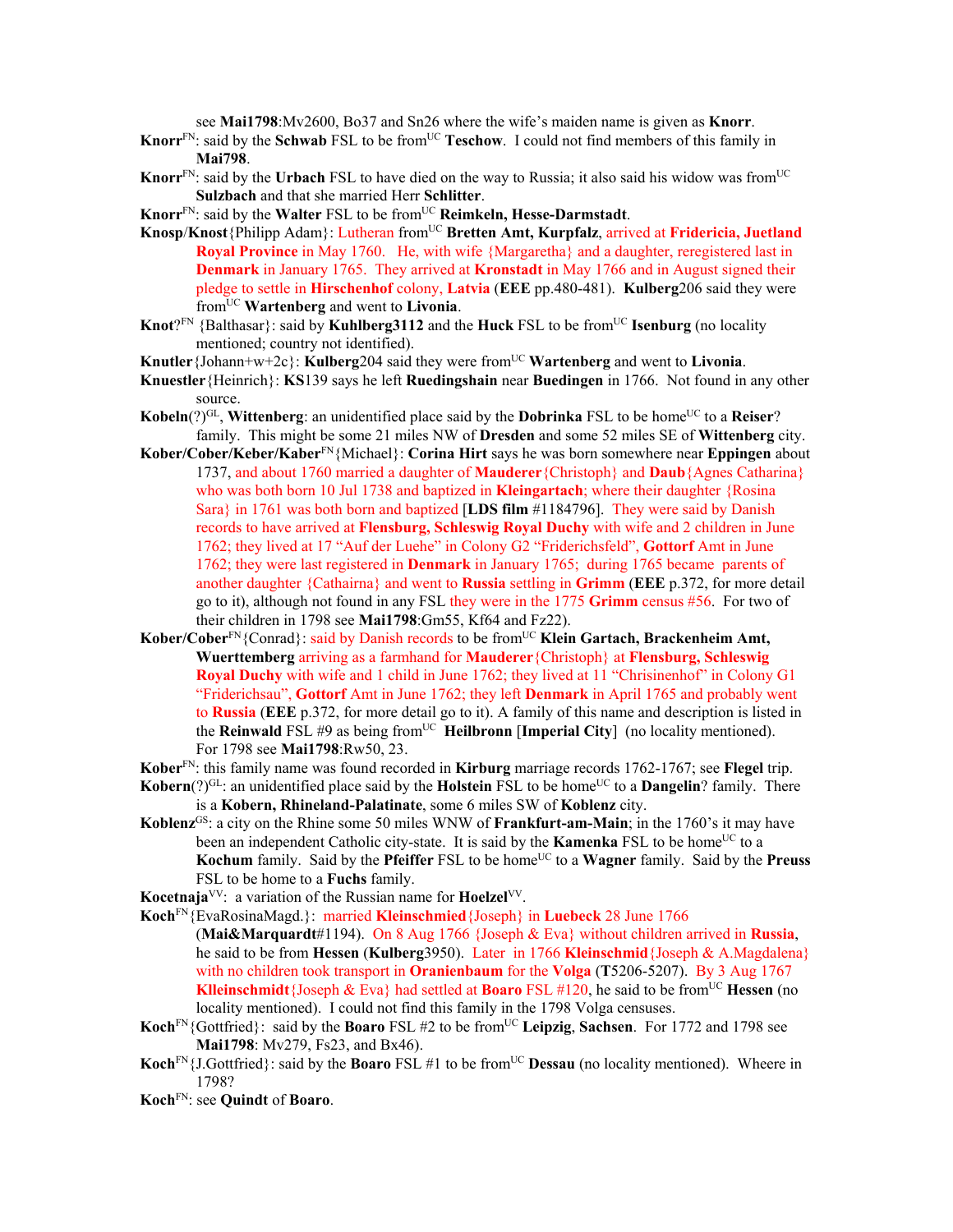**Koch**<sup>FN</sup>{Christian Gottfried}: said by the **Boregard** FSL #35 to be from<sup>UC</sup> **Kosswig**.

- **Koch**FN: left **Nagold, Wuerttemberg** for the **Caucasus** in the 1817.
- **Koch**FN{Kaspar}: said by the **Dietel** FSL #36 to be fromUC **Soldinin**(?), **Elbin**(?). For 1792, 1794, and 1798 see **Mai1798**:Mv405, 416, Dt2, Hs107, An 19, 30.
- Koch {Johann}<sup>FN</sup>: said by the **Ernestinendorf** FSL #28 to be from<sup>UC</sup> **Elsdorf**. In 1798 the maiden name of frau Koch was given as **Kreb** (**Mai1798**:Pb28).
- **Koch**<sup>FN</sup>{Philipp}: with wife {E,Margaretha} and 4 children said by the **Frank** FSL #15 to be from<sup>UC</sup> **Warnewalbach**(?), **Thueringen.**
- **Koch**FN: arrived in South Russia in 1819; later settled in **Gueldendorf, Odessa**; family records found by **Curt Renz** in **Weiler-zum-Stein, Marbach Oberamt, Wuerttemberg**.
- **Koch**FN{Margaretha}: said by the **Franzosen** FSL #52 to be the maiden name of frau **Brochert**.
- **Koch**<sup>FN</sup>{Georg}: said by the **Grimm** FSL #73 to be from<sup>UC</sup> **Darmstadt** (no locality mentioned).
- **Koch**<sup>FN</sup>{Sebstian}: said by the **Herzog** FSL #9 to be from<sup>UC</sup> **Mulfingen, Wuerzburg**.
- **Koch**<sup>FN</sup>{Kaspar}: said by the **Hildman** FSL #31 to be from<sup>UC</sup> **Heiligenstadt**, [Kur-]**Mainz**.
- **Koch**<sup>FN</sup> {Catharina, widow, Maiden name unknown}: said by **Kuhlberg**3114 to be from<sup>UC</sup> **Isenburg** (no locality mentioned; country not identified).
- **Koch**<sup>FN</sup> {J.Melchior}: said by **Kuhlberg**3115 and the **Huck** FSL #14 to be from<sup>UC</sup> **Isenburg** (no locality mentioned; country not identified).
- **Koch**<sup>FN</sup> {Peter}: said by **Kuhlberg**3114 and the **Huck** FSL #13 to be from<sup>UC</sup> **Isenburg** (no locality mentioned).
- **Koch**FN: one family {Johannes} is said by the Pleve version of the **Jagodnaja Poljana** FSL #18 to be fromUC **Nidda** and by the Kromm version to be fromUC **Nidda** or fromUC **Feuerbach** [i.e. **Fauerbach**]. A Koch {Johannes} step-son in a **Kles** household in the Pleve version of the **Jagodnaja Poljana** FSL #17b was said to be from **Darmstadt** [i.e. **Hessen-Darmstadt**], by the Kromm version to be from **Eichelsdorf, Nidda** [**Amt, Hessen-Darmstadt**], and by the Stumpp version to be from **Ulfa**, home of his step-dad.
- Koch<sup>FN</sup>{Katharina}: from<sup>UC</sup> **Eichelsdorff** married **Goetz**{Johannes} in 3 July 1766
	- (**Mai&Marquardt**#729 and **KS**130). **KS**139 says **Fauerbach** was near **Buedingen**. On 14 Sept 1766 {Johann & Anna} and 1 daughter arrived in **Russia**, he said to be fromUC [**Hessen-** ]**Darmstadt [Landgraviate]** (**Kulberg**6479). Not found in T. By 16 Sept 1767 (Johannes & Katharina} and the daughter had settled at **Jagodnaja Poljana** FSL  $\#73$ , he said to be from<sup>UC</sup> **Nidda**.
- **Koch**FNHeinrich}: married **Proesin**{M.Sabina} in **Rosslau** 11 May 1766 (**Mai&Marquardt**#970). **KS**139 has {Mara/Maria} and **Proes**. By 5 July 1767 this couple had settled at **Jost** FSL #29, he said to be from<sup>UC</sup> Berlin.
- **Koch**FN: listed by both the 1858 **Kassel** census (#229) and **KS**:336 without origin. Using **FHL**#1,272,325, item 6, the **GCRA** proved their origin in **Berwangen**, **Eppingen** [**Amt**], **Baden**. See their book for more.
- **Koch**<sup>FN</sup>{Thomas}: said by the **Katharinenstadt** FSL #59 to be from<sup>UC</sup> **Arnheim, Holland**.
- **Koch**FN{J.Heinrich}: said by the **Katharinenstadt** FSL #18 to be fromUC **Buchenau, Darmstadt**.
- **Koch**FN{J.Ludwig}: said by the **Katharinenstadt** FSL #336 to be fromUC **Buchenau, Darmstadt**. **KS**139 gives the same origin.
- **Koch**<sup>FN</sup>{Christoph}: said by the **Katharinenstadt** FSL #166 to be from<sup>UC</sup> **Hirschfeld**(?), **Hessen**.
- **Koch**<sup>FN</sup>{A.Dorothea aka frau Knoll{Eremas}: said by the **Katharinenstadt** FSL #20 to be from<sup>UC</sup> **Oranienbaum**.
- **Koch**{[A.] Elisabeth}: the 1798 **Kautz** census #7 says this was the maiden name of the wife of **Bensel**/**Benzel**{Valentin}, first settlers in **Kautz** (kz17).
- **Koch**<sup>FN</sup>{Konrad}: said by the **Keller** FSL #35 to be from<sup>UC</sup> Gross Winterbach?, **Kurpfalz**.
- **Koch**{Heinrich}: said by the **Kraft** FSL #15a to be an orphan in the **Krepp**{Kaspar} household.
- **Koch**<sup>FN</sup>{Daniel}: said by the **Kraft** FSL #55 to be from<sup>UC</sup> **Wiesbaden, Nassau**.
- **Koch**{A.Maria}: married **Nazarenus**{J.Heinrich} in **Buedingen** 23 April 1766 (**Mai&Marquardt**#577). On 9 Aug 1766 she, with husband, son and father-in-law arrived in **Russia**, husband said to be from **Isenberg** (**Kulberg**3828). Not found in **T**. By 29 July 1767 she and {Heinrich}, his sister {A.Margaretha}, and a son had settled at **Kutter** FSL #67, **Nazarenus** said to be from **Lorbach,**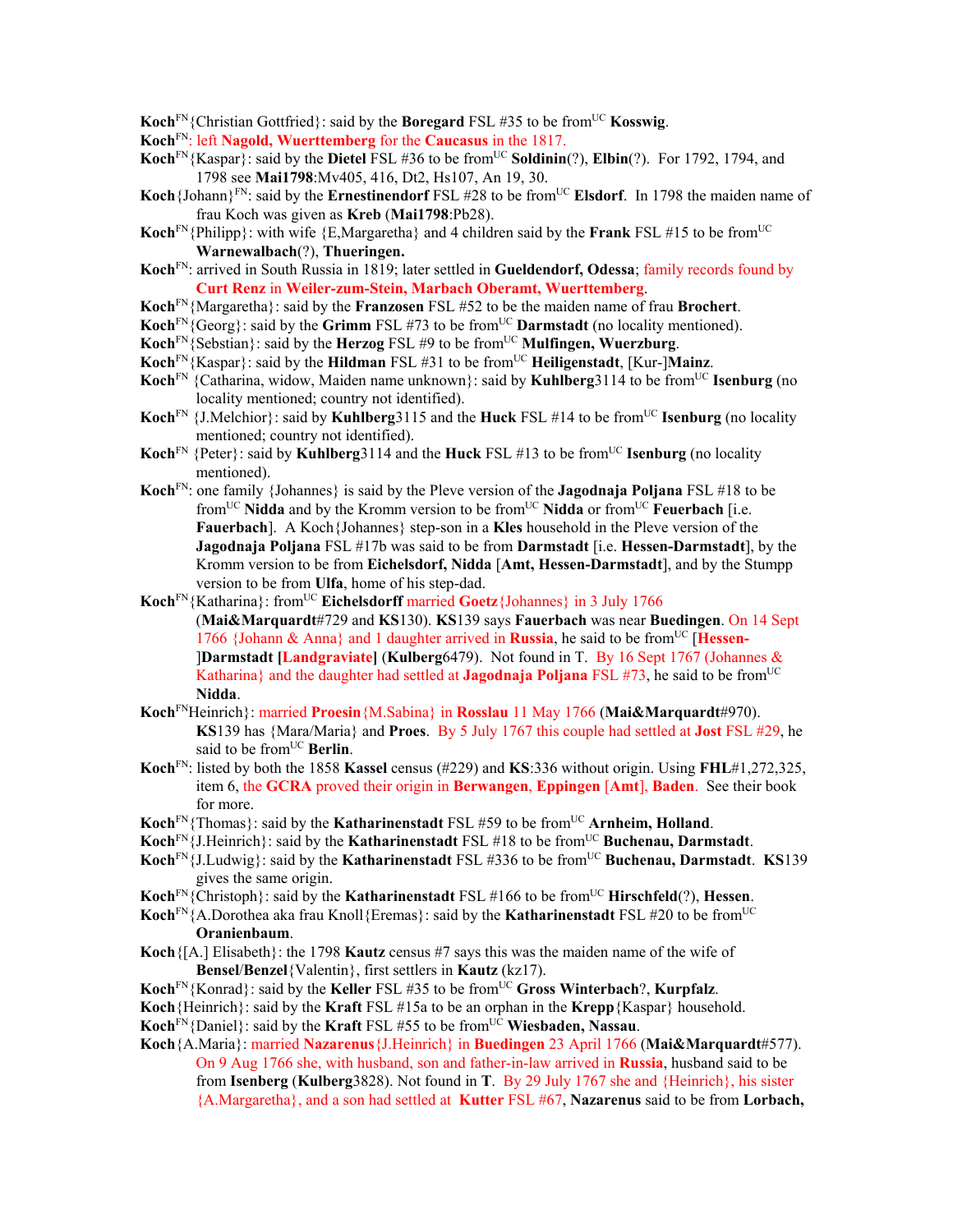**Isenburg**. Not found in **Mai1798**.

- **Koch/Kock**FN{J.Reinhard}: fromUC [**Hessen-**]**Darmstadt** [**Landgraviate**] married **Richtenberger**{A.Elisab.} 19 June 1766 in **Luebeck** (**Mai&Marquardt**#247). On 9 Aug 1766 **Koch**{Reinhard and Elisabeth} with no children arrived in **Russia** (**Kulberg**3871). Not found in **T**. By 16 Aug 1767 {Reinhard & A.Elisabeth} had settled at **Mueller** FSL #31, he said to be fromUC **Alsfeld**.
- **Koch**<sup>FN</sup>{Philipp}: single, said (no locality mentioned) by the **Neidermonjou** FSL #194 to be from<sup>UC</sup> **Hessen-Darmstadt**.
- Koch<sup>FN</sup>{Abraham}: said by the **Norka** FSL #91 to be from<sup>UC</sup> Bieber or Biebern. This couple would have died prior to the 1798 census.
- **Koch**<sup>FN</sup>{Adam, younger}: said by the **Norka** FSL #61 to be from<sup>UC</sup> **Isenburg** (no locality mentioned). For 1798 see **Mai1798**:Nr47, 130 and 201.
- **Koch**<sup>FN</sup>{Adam, elder}: said by the **Norka** FSL #129 to be from<sup>UC</sup> **Isenburg** (no locality mentioned). For 1798 possibilities see **Mai1798**:Nr42, 41 and Ko28?
- **Koch**<sup>FN</sup>{Friedrich}: said by the **Norka** FSL #156 to be from<sup>UC</sup> **Hessen** (no locality mentioned). For 1798 see Mai1798:Ml26, Nr136, and possibly Nr42 and 41?
- Koch<sup>FN</sup>{Johannes}: said by the **Ober-Monjou** FSL #25 to be from<sup>UC</sup> Graben. For 1798 see **Mai1798**:Om27, 47.
- **Koch**<sup>FN</sup>{Irenfrid}: said by the **Paulskaya** FSL #28 to be from<sup>UC</sup> **Balingen**.
- **Koch**FN{Agnessa}: said by the **Phillipsfeld** FSL #15a to be an orphan girl in the **Tischer** household.
- **Koch**(Friedrich)<sup>FN</sup>: said by the **Rohleder** FSL #17 to be from<sup>UC</sup> **Oldenburg, Daenemark**[sic for **Holstein-Gottorp Duchy**] while his wife was said to be from<sup>UC</sup> **Rohnau**, **Schles**?.
- **Koch**{Georg}<sup>FN</sup>: said by the **Rohleder** FSL #18 to be from<sup>UC</sup> **Bamberg** [Bishopric] with the wife from<sup>UC</sup> **Muenchen**, [**Kurbayern**].
- **Koch**{A.Margaretha}: in 1798 she was in **Schaffhausen** the recent widow of **Maier**{Philipp}of **Schaffhausen** previously the widow of a **Koch** in **Zurich**; so she and/or this **Koch** may have been among the **Zuerich** first settlers.
- **Koch**{Karl}FN: he, wife and children are reported tohave moved from **Schoenchen** to Pobochnaja in 1785 (**Mai1798**:Mv2601); mentioned in no FSL they may have been Schoenchen first settlers?
- **Koch**FN: according to the **Buedingen** ML a **Koch** woman fromUC **Lorbach** married in 1766 a **Windecker** man; by 1767 this couple was in **Walter** (**Mai&Marquardt**#458).
- **Koch**{F.Wilhelm}<sup>FN</sup>: said (no locality mentioned) by the **Warenburg** FSL #51 to be from<sup>UC</sup> **Magdeburg** [**Duchy**]. They surely died prior to the 1798 Volga censuses.
- **Koch**{Johannes}FN: said by the **Warenburg** FSL #16 to be fromUC **Grossenkneten**, [**Bremen Duchy**]. For 1788 and 1798 see **Mai1798**:Mv2982,Wr89,Jo23.
- **Koch**{Johannes}<sup>FN</sup>: said by the **Warenburg** FSL #95a to be the widowed father-in-law in the **Kraemer**{J.Georg} household. He surely had died prior to the 1798 Volga censuses.
- **Koch**{ $J.Georg$ <sup>*FN*</sup>: said by the **Warenburg** FSL #37 to be from<sup>UC</sup> **Perling...?, Schwaben** with a **Nissen** stepson fromUC **Luxemburg** in the household. Spelled **Kuch** in 1798 (**Mai1798**:Wr115).
- **Koch**<sup>FN</sup>{Adam}: possible early settlers of **Zuerich** said to be from<sup>UC</sup> **Eitaksisia**? (**Lk**17). For 1798 see **Mai1798**:Zr10 abd 46. For 1767 see **T**2405-2413.
- **Koch**{A.Christina}: in 1766 she married **Bamberger**{J.Engelhardt} in **Luebeck** (**KS**119, **Mai&Marquardt**#172). I could not find this couple in any published FSL.
- **Koch**{A.Maria}: **KS**137 says she was 6 yr-old and from **Bobenhausen** heading for **Jag. Poljana**. Not identified in any other source.
- **Koch**{Catharina/Catrina}: married **Miliado**{Pascal} 1 July 1766 in **Luebeck** (**Mai&Marquardt**#114 & **KS**145). On 8 Aug 1766 this **Miliazzo** couple arrived in **Russia** with no children (**Kulberg**3978). Later in 1766 **Miliazo**{Puscal & Catrina} took transport in **Oranienbaum** for the **Volga** (**T**5162- 5163). Not found in any later source.
- **Koch**{Christoph}: **KS**139 says he is from **Hersfeld**, now in **Hesse**.
- **Koch**{Dorothea Christiana}: married **Piepenbrinck**{J.Conrad}in **Luebeck** 14 June 1766
	- (**Mai&Marquardt**#167). **KS**148 has **Piepenbrink** and {Christina}. On 10 Aug 1766 **Pipenbrinck**{Conrad & Dorothea} arrived in **Russia** (**Kulberg**4315). Later in 1766 **Pipenbrinck**{Johann & Dorothea Christiana} took transport in **Oranienbaum** for the **Volga**, on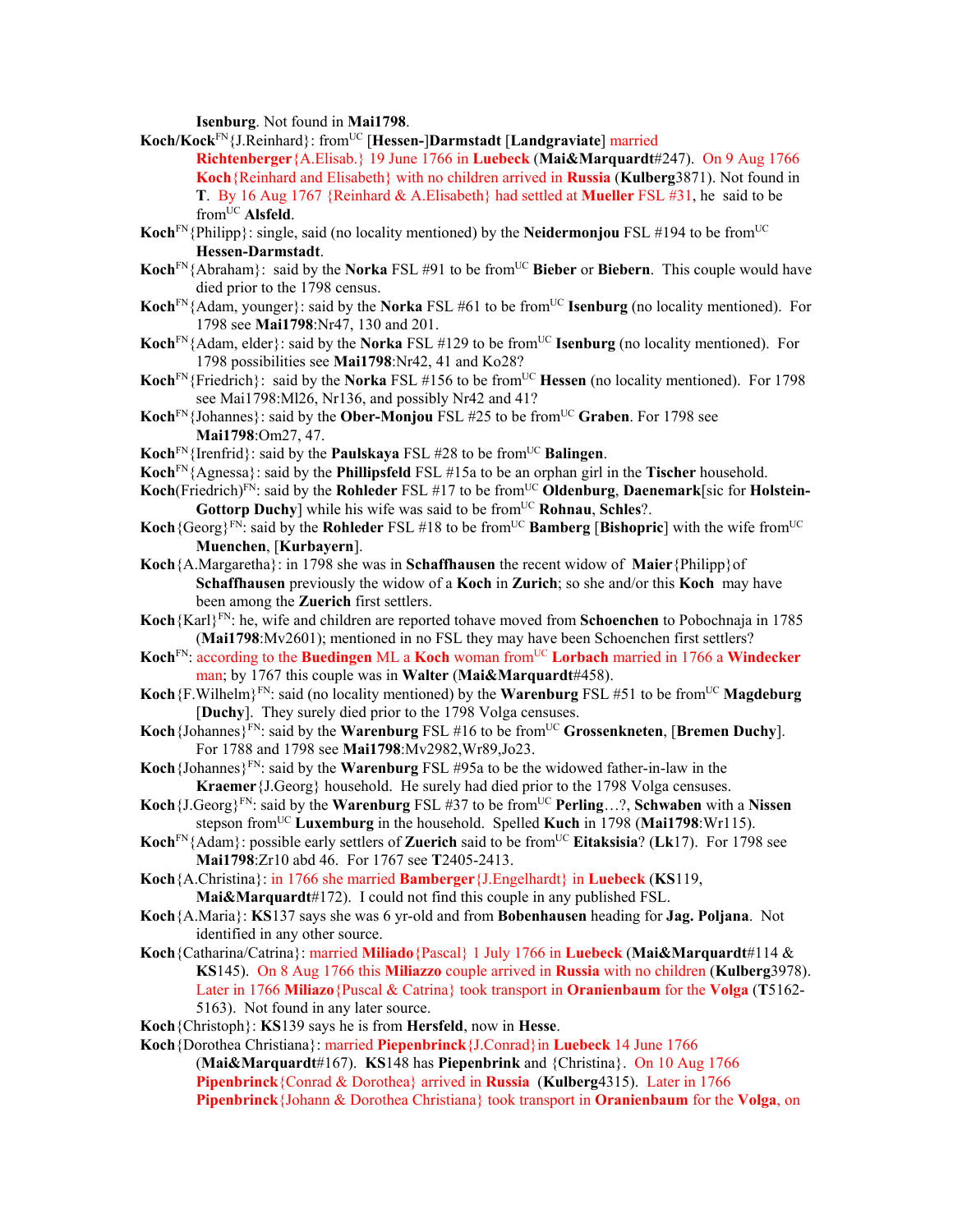which trip she died (**T**4450-4451).

- Koch {Eliesabeth/Elisabeth}: from<sup>UC</sup> **Eichelsdorff** married **Koch** {Johannes} 3 July 1766 in **Buedingen** (**Mai&Marquardt**#728). **KS**129 & 139(two entries) has **Fauerbach** near **Buedingen**, and {Elisabeth}. Not identified in any later source.
- **Koch**{Johann}: **KS**139 says he left<sup>UC</sup> **Nonnenroth**, [Solms-Laubach County] for Russia. I could not find him in any published FSL.
- **Koch**{Johann}: **KS**:82 & 139 says this party of 3 was from<sup>UC</sup> Mechlenburg and in 1764 was sent on to the **Saratov** area as part of the group of colonists transported under the command of Captain Paykul and Cornet Rehbinder. I have not found them in any published FSL.
- **Koch**{Johannes}: **KS**139 says he left **Sterbfritz**. No further information found.
- **Koch**{Johannes}: married 1 April 1766 **Diener**{Johannette Margaretha} according to the **Buedingen** ML; according to **FHL**(1201842) they are also listed in the marriage records of **Herrnhaag** , a small village near **Buedingen** (**Mai&Marquardt**#468). Not found in **Kulberg**, in **T**, or any FSL.
- Koch {Johannes}: from<sup>UC</sup> **Fauerbach married Koch** {Eliesabeth} 3 July 1766 in **Buedingen** (**Mai&Marquardt**#728). **KS**129 & 139 has **Fauerbach** near **Buedingen**, and {Elisabeth}. They may have arrived in **Russia** on 14 Sept 1766 (Johannes & Elisabeth), no children listed, he fromUC **Laubach** (**Kulberg**6545). Later in 1766 in **Oranienbaum** they may have taken transport for the **Volga** (**T**7440-7441). Found in no later source.
- **Koch**{J.Heinr.}: brother of the mother who was a godparent at the 13 July 1766 **Buedingen** baptism of her **Jaeckel** son (**Mai&Marquardt#**1213a). Not found in any later source.
- **Koch**{J.Philip}: married **Dobehinder**{Catharina} in **Luebeck** 20 Aug 1766, both from [**Hessen** ]**Darmstadt** [**Landgraviate**] (**Mai&Marquardt**#288). Not in **KS**. There was a **Koch** couple {Philipp & Catharina} who arrived in **Russia** on 15 Sept 1766 (**Kulberg**#7264) which may have been them. Not found in **T** or in any FSL.
- **Koch**{Maria}: married **Hebel**{Jacob} 10 June 1766 in **Rosslau** (**Mai&Marquardt**#1008). **KS**133 also has {Johann} for him and the wrong year: 1765. Not found in any later source.
- **Koch**{M.Agnesa}: **KS**125 says she married **Discher**{Johann} in 1765 in **Luebeck**. She did marry him there on 1 July 1766 (**Mai&Marquardt**#170). I did not find them in any later source
- **Koch**{M.Justina}: wife of **Bramm**{J.Hinrich} and mother of **Bramm**{Elisabeth} who was baptized in **Luebeck** on 21 June 1766 (**Mai&Marquardt**#1303). This couple later in 1766 took transport from **Oranienbaum** to the **Volga** but both mother and daughter died enroute (**T**1455-1458).
- **Koch**{Peter}: **KS**139 says he, wife and child left either **Bieber** or **Lohrhaupten** near **Gelhaisen**. Not identified in any other source.
- **Koch**{Philipp}: married in **Buedingen** 8 April 1766 **Schneider**{A.Maria} (**Mai&Marquardt**#493 & **KS**139). No further information.
- **Koch**FN: this family name was found recorded in **Haiger** parish records during the years prior to 1767, in marriage records 1762-1767 for three different places: **Herborn**, **Kirburg**, and **Tann**, in **Schotten** parish records for many generations prior to 1767, and in **Winterhausen** marriage records 1760-1769; see **Flegel** trip.
- **Koch**FN: also see **Kuhn**.
- **Kochanow**-**bei**-**Gluchow**, [**Rawa Kreis**, **Warschau Dept**, **South Prussia**]: aka **Erdmannsweiler**, is 10 miles W of Rawa Mazowiecka, **Poland**. according to the **GCRA** which found a **Kaul** family associated with it. **Gluchow** was the local Catholic parish. The Lutheran parish of **Ilow** was, according to **Jerry Frank**, some 100 km to the N.
- **Kocher**GS: a knightly canton of the **Schwaebisher Ritterkreis**. It owned more than two dozen small holdings mostly E and NE of **Goeppingen**, **Wuerttemberg Duchy**. There were **Wuerttemberg Duchy** lands both to the E and to the W of the canton, so it would make since for it to have made arrangements for issuing international travel documents with this much larger power. At least one map labeled the largest area of contiguous Kocher lands as the **Rechberg Barony**.

## **Kocheren**GL: see **Choren**.

**Kochin**FN: see **Kokon**.

- **Kochstedt**: an unidentified place said by the **Susannental** FSL to be home<sup>UC</sup> to a **Gross** family. There were at least 3 Kochstedts in the German-speaking lands.
- **Kochstedt**GL, [**Anhalt**-]**Dessau** [**Principality**]: is some 2 miles SW of **Dessau** city and said by the **Boaro**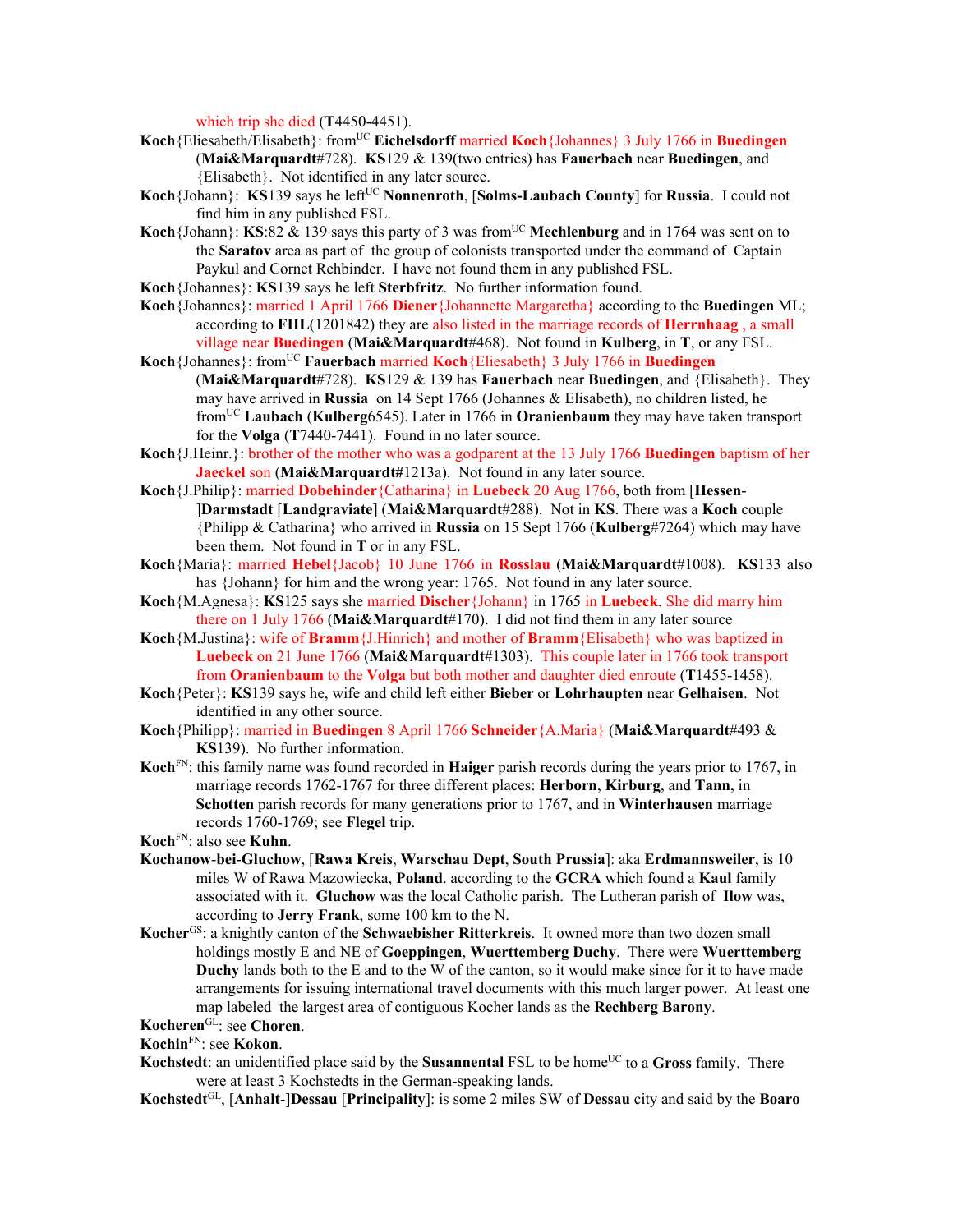FSL to be home<sup>UC</sup> to **Krabe**, **Krueger** and **Kruemel** families. Said by the **Orlovskaya** FSL to be home<sup>UC</sup> to a **Krieger** family.

- **Kochstedt**?, **Wittenberg**<sup>[?]</sup>:an unidentified place, said by the **Galka** FSL to be home<sup>UC</sup> to a **Lorenz** family. This might be the same place as the previous entry.
- **Kochum**<sup>FN</sup>: said by the **Kamenka** FSL to be from<sup>UC</sup> **Koblenz**.
- **Koebel**{M.Elisabeth}: wife of **Belger**<sup>FN</sup>{J.Andreas} and mother of **Belger**{Christina Eleonora} who was baptized in **Luebeck** on 9 May 1766 (**Mai&Marquardt**#1351). They arrived in **Russia** on 4 July 1766 (**Kulberg**#1433). They are listed in **T**5666-5671. By June 1767 they had settled in **Orlovskaya** FSL #9.
- **Koeber**FN: see **Kerber**.
- **Koeberlein**{Heinr.}: **KS**139 says he left **Hammelburg** near **Wuerzburg** with wife and 3 children. Not found in any later source.
- **Koebern**: an unidentified place which **KS**154 says this is near **Wiesentau** in **Ober Franken** and says this was homeUC to **Zeberlin**{Anna} who married **Schlegel**{Georg} in **Woehrd** 2 June 1766 (**KS**154).
- **Koebler:** {Gerhard}, Historisches Lexikon der Deurtschen Laendeer Die deutschen Territorien vom Mittelalter bis zur Gegenwart, Muenchen, 1988.
- **Koehler**FN{Caspar}: said by the **Balzer** FSL #80 to be from **Isenburg** (no locality indicated). **KS**139 says he went fromUC **Offenbach**, **Isenburg**[-**Birstein Principality**] in 1766 to **Balzer**. Peter Zinnkann reporting in writing from the **Buedingen** Archives in 2005 told Alan Cropper of a man with the right name and age who had been born in **Buedingen**, [**Isenburg-Buedingen County**] on 12.04.1733 to parents who had come there from the village of **Calbach**, [**Isenburg-Buedingen County**].
- **Koehler**FN: said by the **KS**:338 to be from **Bieselberg**, **Calw** [**Amt**], **Wuerttemberg**. The **GCRA** verified this origin in **Bieselberg** church records included among **Schoemberg**, **Neuenbuerg** [**Amt**], **Wuerttemberg**, records in **FHL** #1056,821 and ,823; they found that this family had lived in **Bergdorf** even though not listed in the official census. See the **GCRA** book for detail.
- **Koehler**<sup>FN</sup>{Christian}: said by the **Boaro** FSL to be from<sup>UC</sup> **Zuchau**. I did not identify this family in the 1798 Volga censuses.
- **Koehler/Keller**<sup>FN</sup>{J.Christoph}: said by the **Boaro** FSL to be from<sup>UC</sup> **Senburg**(?). Spelled **Keller** in 1776 and 1798 (**Mai1798**: Mv289,Bx12).
- **Koehler/Kohlner**FN: said by the **Cheisol** FSL to be fromUC **Losen**?, [**Kur-**]**Trier**, with Hein step-children in the household. Spelled **Kohlner** in 1798 (**Mai1798**:Gf5).
- **Koehler**FN: a **Luebeck** ML said this woman married in 1766 a **Westingsheim** man; by 1768 this couple was in **Galka** (**Mai&Marquardt**#211).
- Kohler<sup>FN</sup>{Johannes Sr.}: Lutheran, from<sup>UC</sup> Baden-Durlach Margraviate, arrived at Schleswig city, **Schleswig Royal Duchy** in May 1761. In1761 his son {Johannes Jr.} married **Kayser**{Barbara} after which the parents lived with the younger couple. Before 1775 {Johannes Jr} had settled in **Grimm** (1775 census #34 (**EEE** p.482). For 1798 see **Mai1798**:Gm61.
- **Koehler/Keller**<sup>FN</sup> {J.Adam}: said by **Kuhlberg**4943 the **Huck** FSL to be from<sup>UC</sup> **Isenburg** (no locality mentioned; country not identified). Not identified in any other source.
- **Koehler/Keller**<sup>FN</sup>{Johannes}: said by **Kuhlberg**3249 and the **Huck** FSL to be from<sup>UC</sup> **Isenburg** (no locality mentioned; country not identified). Not identified in any other source.
- **Koehler/Keller<sup>FN</sup>**{Lorenz}: said by **Kuhlberg**3111 and the **Huck** FSL to be from<sup>UC</sup> **Isenburg** (no locality mentioned; country not identified). Not identified in any other source.
- **Koehler**<sup>FN</sup>: said by the **Katharinenstadt** FSL to be from<sup>UC</sup> **Boehmen** (no locality mentioned).
- **Koehler**FN: said by the **Katharinenstadt** FSL to be fromUC **Mergburg, Hessen** with a **Vollmer** wife fromUC **Langeraltar**.
- **Koehler**<sup>FN</sup>: Herr **Koehler** was said by the **Koehler** FSL to be from<sup>UC</sup> **Freiburg**, **Sachsen**, and his frau's maiden name was given as **Friebel** (no origin given).
- **Koehler**FN: said by the **Koehler** FSL to be the maiden name of frau **Klein**.
- **Koehler**<sup>FN</sup>{G.Michael}: said by the **Neidermonjou** FSL to be from<sup>UC</sup> **Reiskirchen**?. Spelled **Keller** in 1798 (**Mai1798**:Mn26). Bill Pickelhaupt says he found this man's origin.
- **Koehler/Keller**FN{Ludwig}: On 12 Sept 1766 he & wife {Julianna} and 2 children arrived in **Russia**, he said eto be from **Isenberg** (**Kulberg**4456). **KS**139 says he was from **Spielberg** near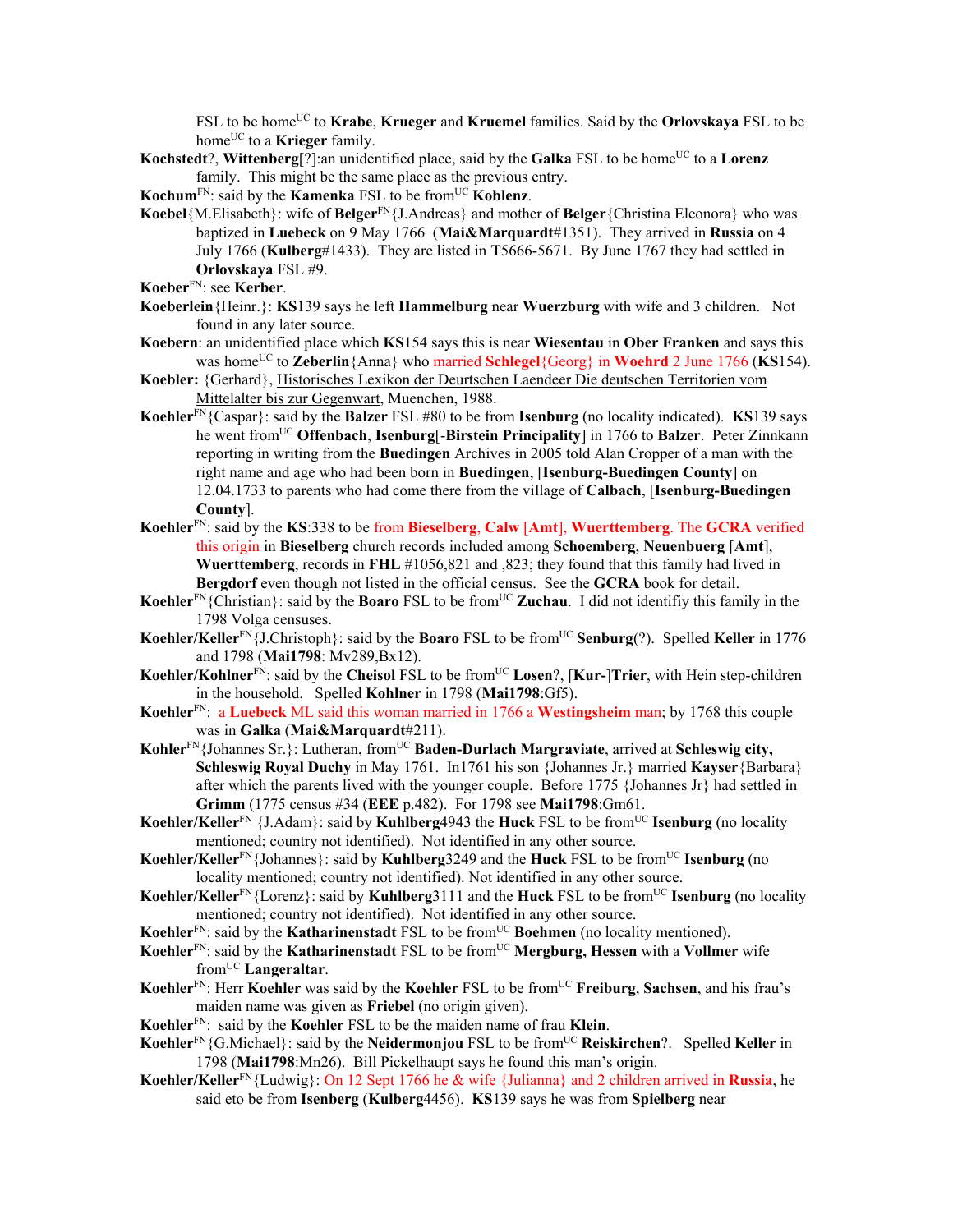**Gelnhausen**. Not found in **T**. By 3 Aug 1767 he, as a widower without children, had settled at **Neidermonjou** FSL #90, said to be from<sup>UC</sup> Wittgenborn?. Spelled Keller in 1798 (**Mai1798**:Mv1912,Sf12).

- **Koehler**<sup>FN</sup>{Friedrich}: spelled **Holler** by the **Norka** FSL and said to be from<sup>UC</sup> **Isenburg** (no locality mentioned). The family name was Koehler and his wife's maiden name was said to be **Gruen** in 1798 (**Mai1798**:Nr77).
- **Koehler**FN{Just}: said by the **Norka** FSL to be a single man living with a **Hoelzer** family. For 1798 see **Mai1798**:Nr180.
- **Koehler**<sup>FN</sup>{Wilhelm}: said by the **Norka** FSL to be from<sup>UC</sup> **Isenburg** (no locality mentioned). Later may have been spelled **Keller** (**Mai1798**:Nr202). The maiden name of one of the wives is later said to be **Gruen** (**Mai1798**:Nr77). Origin may have been confirmed in **Wennings**, **Isenburg-Birstein** by Betty Schmoll.
- **Koehler**FN: said by the **Pfeiffer** FSL to be fromUC **Fulda**.
- **Koehler**<sup>FN</sup>: said by the **Pfeiffer** FSL to be from<sup>UC</sup> **Hammelburg**.
- **Koehler**<sup>FN</sup>: said by the **Pfeiffer** FSL to be from<sup>UC</sup> **Salmuenster, Fulda**. Later spelled **Keller** (**Mai1798**:Pf06).
- **Kohler**{M.Rosina/Rosina}: } **Hirt**{Corina} found that this daughter of {Heinrich} married **Metz**{G.Michael} 25 Sep 1753 in either **Windischenbach** or **Orendelsall (**LDS Film #1340255). **KS**:82 and 145 say he was in a party of 3 from<sup>UC</sup> Mechlenburg which in 1764 was sent on to the **Saratov** area as part of the group of colonists transported under the command of Captain Paykul and Cornet Rehbinder. By 1775 they had settled in **Schilling** (1775 census #59), so are likely first settlers there. In 1798 the widowed {Rosina} and offspring were still in **Schilling** (**Mai1798**:Sg60).
- **Koehler**{Adam}FN: with wife {Elisabeth} arrived in **Russia** 15 Sept 1766 said (no locality mentioned) to be from **Frankfurt-am-Main** (**Kulbefrg**#5279 p.338). By 12 May 1767 they had settled at **Warenburg** FSL #93, said to be from<sup>UC</sup> **Frankfurt-am-Main** [Imperial City]; with a single young **Weber** man {Tobias} in the household (#93a). They surely died prior to the 1798 Volga censuses.
- **Koehler**{Anton}FN: said by the **Warenburg** FSL to be fromUC **Gerlachsheim**, **Kurpfalz**[sic?]. For 1798 maybe see **Mai1798**:St7?
- **Koehler**{Franz}<sup>FN</sup>: said by the **Warenburg** FSL to be from<sup>UC</sup> **Reichenbach**, **Erbach** [County], with stepson **Metzger**{Johann} in the household.
- **Koehler**: **KS**137 says he left **Friedrichshuette** near **Lubach** and **Giessen**. Not identified in any other source.
- **Koehler**{A.Catharina/Katharina}: married **Weyssenstein**{J.Kaspar} in **Luebeck** 29 May 1766 (**Mai&Marquardt**#204). **KS**163 has **Weissenstein** and {Katharina}. On 10 Aug 1766 {Johann}, his mother {A.Maria} and his wife {Catharina} arrived in **Russia**, he said to be from **Darmstadt** (**Kulberg**4395). Later in 1766 this **Weisensee** family group of 3 took transport in **Oranienbaum** for **Russia**, on which trip a daughter was born and died as did the wife (**T**4094- 4097). Not found in any published FSL.
- **Koehler**{A.Marg.}: **KS**139 says she left **Laubach** near **Giessen**. No further information..
- **Koehler**{A.Catharina}: born in **Pfalz** married **Wentzel**{Adam} in **Luebeck** 17 July 1766 (**Mai&Marquardt**#261). No further information.
- **Koehler**{A.Elisabeth}: was a god parent at the 14 July 1766 **Luebeck** baptism of {M.Elisabeth} daughter of **Honig**{J.Peter} and **Notthaering**{M.Elizabeth} both of **Hessen-Darmstadt Landgraviate (Mai&Marquardt**#1322). No further information.
- **Koehler**{Caspar}: said by Recruiter Beauregard's list to have been fromUC **Altheim** (**Lk**30). Not found in any FSL and I could not find them or any likely descendant associated with any **Volga** colony.
- **Koehler**{Christoph}: was a witness at the 30 April 1766 **Woehrd Ahm-Andrese** wedding of **Ahm**{Joh.} and **Andresz**{Marg.}. Not found in any later source.
- **Koehler**{Conrad}: was a god parent at the 14 July 1766 **Luebeck** baptism of {M.Elisabeth} daughter of **Honig**{J.Peter} and **Notthaering**{M.Elizabeth} both of **Hessen-Darmstadt Landgraviate (Mai&Marquardt**#1322). No further information.
- **Koehler**{Johannes}: in **Buedingen** on 18 March 1766 married **Aut**{A.Eliesabetha}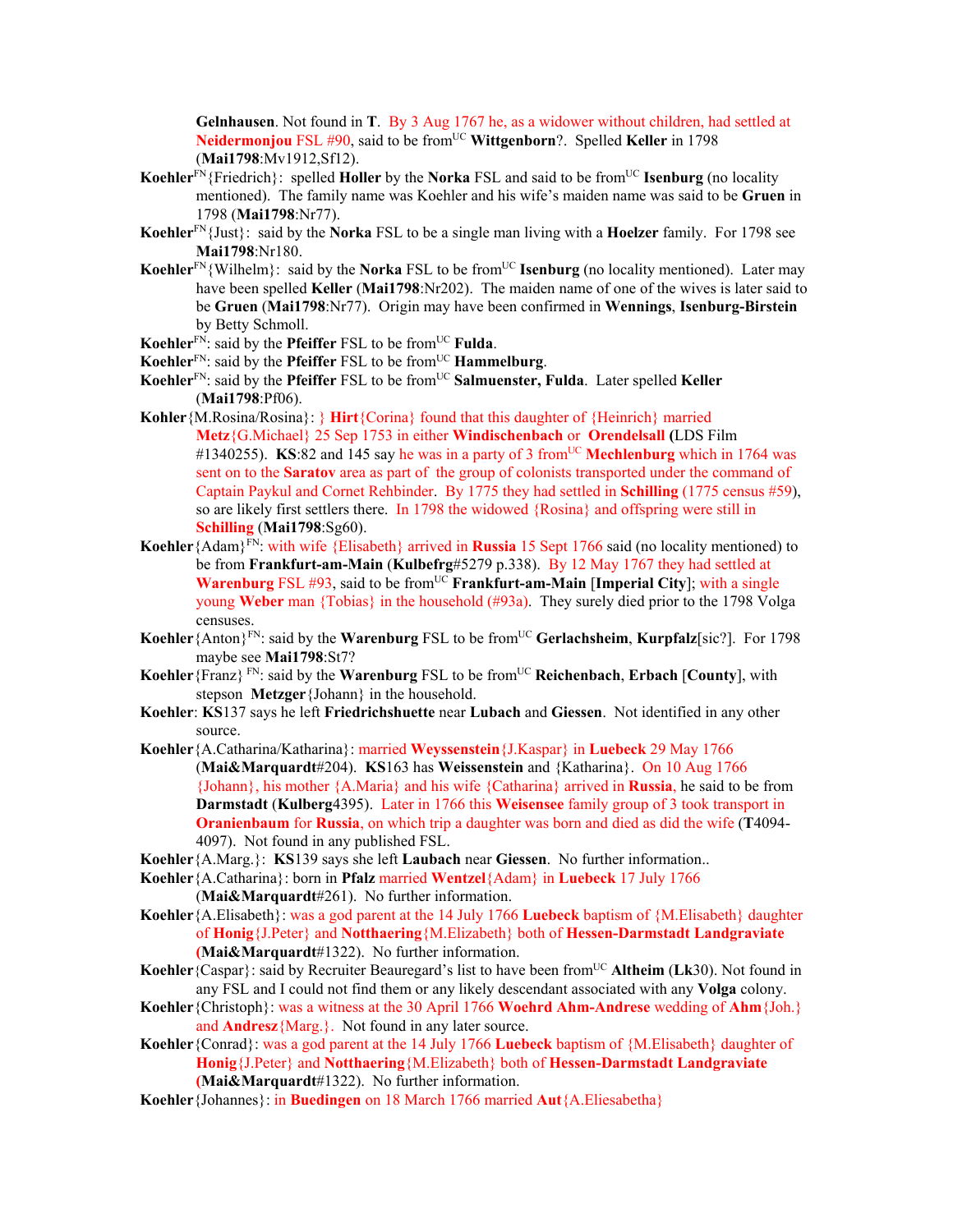(**Mai&Marquardt**#445); they were not found in any published FSL or in **T**.

**Koehler**{Marg.}: **KS**139 says she, the widow of {Peter}, in 1765left either **Bieber** or **Lohrhaupten** near **Gelhaisen**. Not identified in any other source.

- **Koehler**{Michael}: **KS**139 says he, wife and 2 children, in 1765left either **Bieber** or **Lohrhaupten** near **Gelhaisen**. Not identified in any other source.
- Koehler {Nicolaus}: from<sup>UC</sup> Laubach married Krafft {Catharina} 1 May 1766 in Buedingen (**Mai&Marquardt**#610). **KS**139 has **Laubach** near **Giessen**, {Katharina}, and **Ruppertsburg**  near **Gruenberg**. **KS**140 has **{Nikolaus}**, and headed for **Katharinenstadt**. On 29 Aug 1766 this couple with 1 child arrived in **Russia**, he said to be from<sup>UC</sup> **Lampach (Kulberg**3777). Not found in any later source.
- **Koehler**FN: also see **Holler** and **Kohler**.
- **Koehler**VV: (aka **Karaulney Buyerak**, **Karaulnoi-Buyerak**, or **Karaulny-Bujerak**) is a Catholic German village founded in 1767 on the western side of the Volga. Its FSL is now published in Pleve, Einwanderung …, vol.II, pp. 359-383. According to this, the first settlers were from the following places {italics indicate information from the Kuhlberg list} with the family names shown here in parens. Other spellings of family names, usually from later sources are in square brackets. Verified origin information is in red. The number with the family name is their FSL household number:
	- from **Alt Simmern**, **Baden**: (**Siebert**75, and possibly **Eberle**75);
	- from **Aschaffenburg**: (**Baumann**16, **Frick**45, **Heiss**[**Geiss**]9, **Thomae**84, and possibly **Heick**45a, **Hubert**9 and **Litz**16);
	- from **Binau**: (**Bauer**71 and possibly **Staud**71);
	- from **Bonn**: (**Weissheim**90);
	- from **Braunfels**: (**Walter**66);
	- from **Brueckenau**: (**Imherr**[**Emger**]62);
	- from **Brueckenau**, **Fulda**: (**Macht**60, and possibly **Wisgemann**60);
	- from **Danzig**: (**Bruhl**[**Prol**/**Brohl**]22, and possibly **Kujak**22);
	- from **Eger**, **Oesterreich**: (**Gareis**[**Goreis**]6, and possibly **Bernhardt**6 and **Wagner**6a);
	- from **Erbach**: (**Just**24, and possibly **Bettenheuser**24);
	- from **Esse**?, **Frankreich**: (**Pelletier**[**Bollender**]47);
	- from **Ewo**?, **Frankreich**: (**Libie**92);
	- from *Franken*: (**Firgeiling**?95);
	- from **Freiburg**: (**Brueckmann**[**Brickmann**]74);
	- from **Freiburg**, **Sachsen**: (**Koehler**1, and possbily **Friebel**1);

from **Fulda**: (**Bien**[**Biehn**]43, **Brescher**59, **Dietrich**37, **Doering**19, **Farger**?63,

- **Gerber**[**Herber**]36, **Gerk**35, **Gerstrung**78, **Glitsch**68, **Haag**20, **Habicht**[**Habig**]85, **Hessenhauer**[**Hassenhauer**]41, **Koenig**10,12, **Manz**18, **Mensing**[**Mensinger**]67,76, **Mohrenhaeuser**94, **Mueller**15,51, **Reut**[**Reid**]48, **Schmidt**21, **Schnell**13, **Schweitzer**29, **Steinbock**[**Steinbein**/**Steinbach**]79, **Weigand**2, **Weiss**38, **Ziegler**14, and possibly **Eckstein**63, **Ernst**14, **Faulstich**21, **Gassner**76, **Gerod**20, **Hahn**67, **Halbich**35, **Heidgardt**13, **Heil**19, **Hess**36, **Plock**78, **Otterpein**[**Otterbein**]12, **Preler**37, **Reiss**59, **Schaefer**10, **Seger**15, **Seifert**[**Seibert**]18a, **Straubach**2, **Voelker**18, **Walter**79, and **Wolf**85);
- from **Gemuenden-am-Main**: (**Reisch**46, and possibly **Kuemmel**46);
- from **Gemuenden-am-Main**, *Wuerzburg*: (**Kirchgessner**47, **Klein**61, and possibly **Koehler**61 and **Schmidtlein**61a);
- from **Geratshofen**?: (**Hartmann**83, and possibly **Burgardt**83);
- from **Gruenau**, *Mainz*: (**Bettenhaeuser**[**Bettinheiser**]93);
- from **Hammelburg**, *Wuerzburg*: (**Leinecker**42, and possibly **Weber**42);
- from **Hanau**: (**Gruen**69);
- from **Herbstein**: (**Leister**32, and possibly **Werz**[**Merz**]32);
- from **Herbstein**, **Fulda**: (**Ruhl**30,33,34, **Schneider**4,30,31, **Trin**[**Trinak**]3, and possibly **Hein**31, and **Fleischer**3l);
- from **Insburg**: (**Edel**77);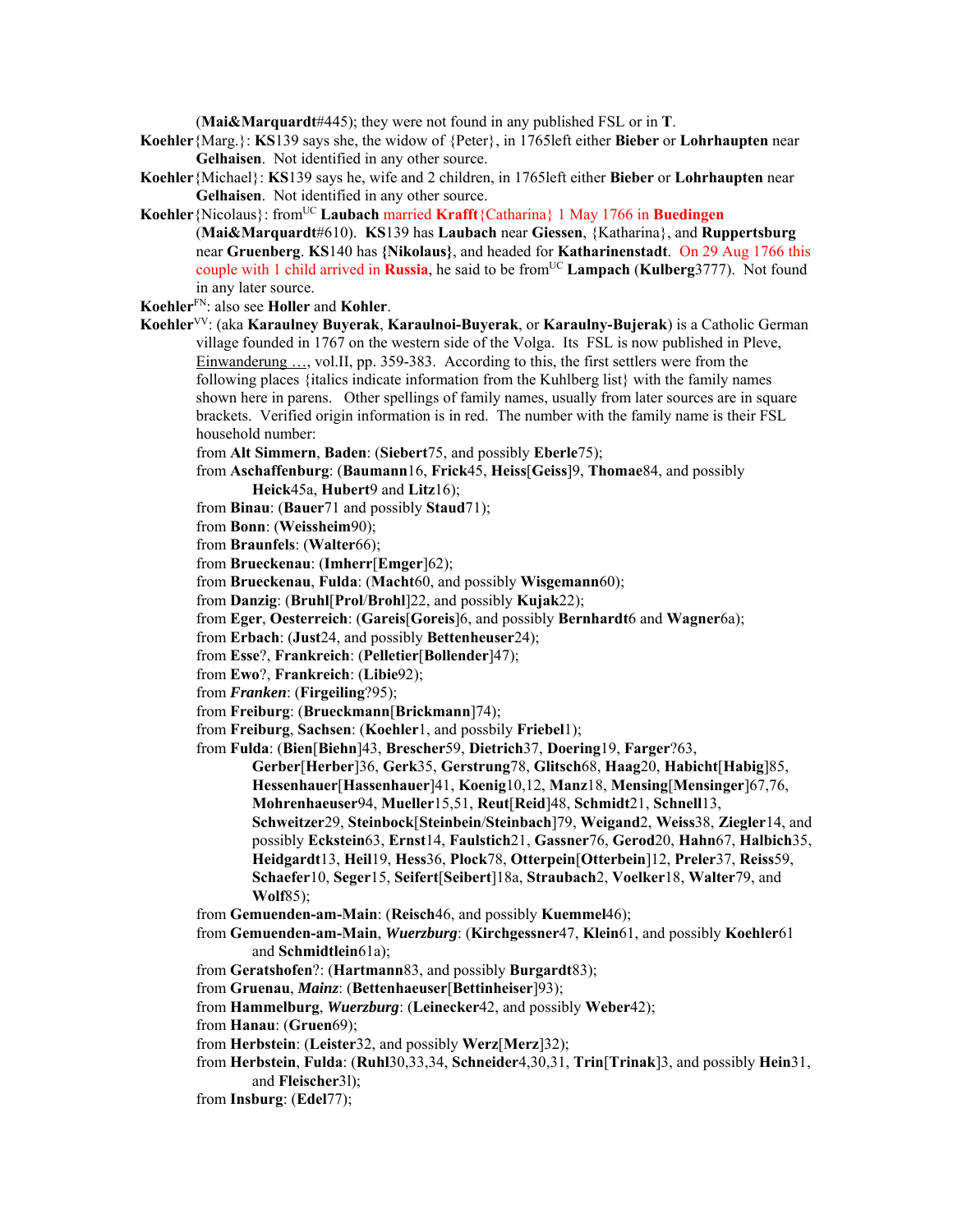from **Kirchberg**, **Baden**: (**Leonhard**[**Leonardt**]80, and possbily **Weilinger**80); from **Laubach**: (**Diel**7); from **Liebstedt**, **Preussen**: (**Mueller**27); from **Lohr**: (**Ulrich**28, and possibly **Hoffmann**28); from **Mamberg**?, **Mainz**: (**Fuchs**58, and possibly **Demerlin**58); from **Mannheim**: (**Pretz**[**Bretz**]65, and possibly **Roemer**65); from **Miltenberg**: (**Helbert**[**Gelfert**]70, and possibly **Hornung**70); from **Mondsee**, *Ungarn*: (**Weinzettel**[**Weinzetel**]39, and possibly **Weinbaer**39); from **Mondsee**?, **Oesterreich**: (**Zag**23); from **Montabauer**, **Trier**: (**Freiberger**5, and **Walter**5); from **Mosbach**: (**Reigert**86); from **Nidda**, *Darmstadt*: (**Rosenbach**[**Rosebach**]52, and possibly **Schiebler**52); from **Olmuetz**?, **Oesterreich**: (**Lang**89, and possibly **Egner**89); from **Orb**: (**Bishammer**[**Beisheimer**]50, **Imhof**[**Imhoff**]55, and possibly **Rupp**50 and **Seibel**55); from **Picardie**, **Frankreich**: (**Lossel**87); from **Posen**, **Polen**: **Weimann**26); from **Rekgoberteng**?, **Frankreich**: (**Kilian**72 and possibly **Pichel**72); from **Rumstadt**?: (**Rueckert**[**Rikert**/**Reichert**]82) and possibly **Tropp**[**Trapp**]82; from **Salmuenster**: (**Bergeritz**88, **Huber**[**Hubert**]53,54, **Klug**44, **Schmidt**49,56, **Seipel**[**Seibel**]49, and possibly **Wahl**54); from **Seligenstadt**, *Mainz*: (**Dreschsler**[**Drechseler**]11) and possibly **Wilhelmi**11); from **Steinheim**, **Mainz**: (**Froschhauser**[**Froschhauer**]81, **Schilling**73, and possibly **Trab**[**Trapp**]81; from **Strassburg**, **Frankreich**: (**Mathien**8); from **Wertheim**: (**Glueck**40, **Hartwig**[**Haertwig**]17, and possibly **Heger**40 and **Heindorf**17); from **Worms**: (**Preis**25, **Warle**91, and possibly **Hermann**91); from **Wuerzburg**: (**Lechner**64 and possibly **Ganz**64). **Koehlermann**FN: said by the **Schuck** FSL to be fromUC **Suhl**, [**Kur**-]**Sachsen**.Spelled **Kellermann** in 1788 (**Mai1798**:Mv2628). This **Kellermann** married a **Wagner** woman in **Rosslau** in 1766 (**Mai&Marquardt**#935). **Koehn**{M. Elisabeth}: she married **Juergens**{J.Jacob} in **Luebeck** 30 April 1765 and he is in **Die Luebecker Traulisten** (**Mai&Marquardt**#9). Not found in any published FSL. **Koehn**{Eleonore Audgusta}: married **Tiede**{J.Christian} in **Luebeck** 2 June 1766 (**Mai&Marquardt**#205 & **KS**161). Not found in any later source. **Koelin**{Heinz}: **KS**:82 and 139 say this party of 4 was from<sup>UC</sup> **Kiel** and in 1764 was sent on to the **Saratov** area as part of the group of colonists transported under the command of Captain Paykul and Cornet Rehbinder. I have not found them in any published FSL. **Koelle**FN: listed by the 1816 **Glueckstal** census (**KS**:670) with no origin, and **KS**:337 incorrectly said they were from<sup>UC</sup> Schwieberdingen, Ludwigsburg [Amt], Wuerttemberg. Using FHL(1,340,145) the **GCRA** proved origin in **Heuchstaetten**, **Heidenheim** [**Amt**], **Wuerttemberg**. See their book for more detail. Also spelled **Kelle**. **Koellermeier/Koellermeister/Koellermeyer**{Petrus}: The**Buedingen** says he married **Fick**{M.Magdalena} there on 28 May 1765 (**Mai&Marquardt**#837). **KS**139 says his name was **Koellermeister/Koellermeyer** and hers was **Fich**. Not found in any later source. **Koellermeister**: go to **Koellermeier**.

**Koellmer**FN: see **Coellmer**.

**Koelln**FN: see **Koeln**.

Koeln<sup>FN</sup>: said by the **Holstein** FSL to be from<sup>UC</sup> Meimersdorf. Later spelled Koelln.

**Koeln**<sup>GS</sup>, aka **Cologne**, this could refer either to the independent city state (called a free imperial city) from 1288 to 1794, located on the Rhine, 94 miles NW of **Frankfurt-am-Main**, or to a large Electorate (**Kurkoeln**) holding very extensive lands. Said (no locality mentioned) by the **Belowescher Kolonien** FSL to be home<sup>UC</sup> to **Delp** and **Sauerwald** families. Said (no locality mentioned) by the **Katharinenstadt** FSL to be home<sup>UC</sup> to **Hell** and **Weber** families. Said (no locality given) by Kuhlberg to be home<sup>UC</sup> to the **Spithof** step-son of the **Job** family listed in the **Keller** FSL. Said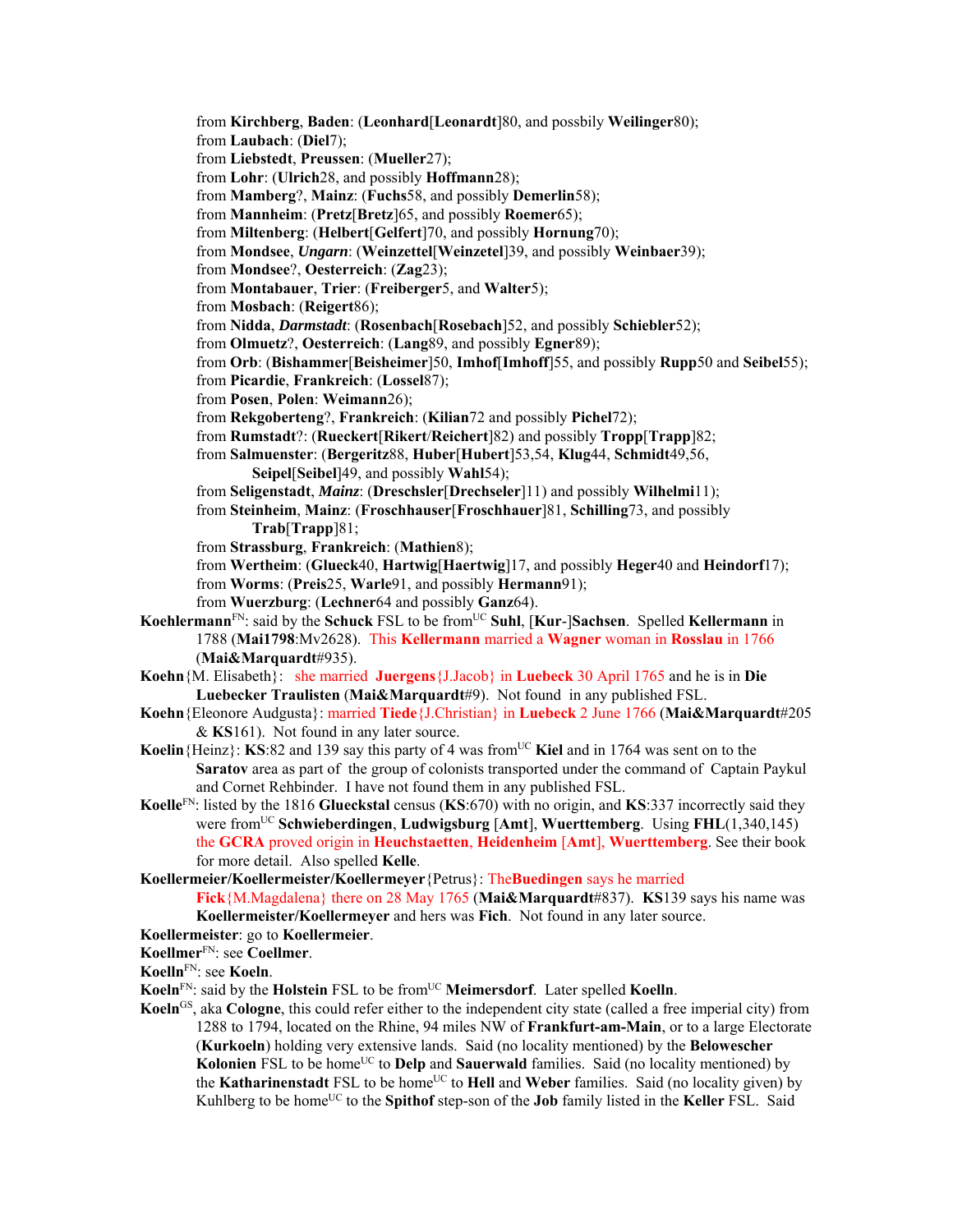(no locality given) by the **Mariental** FSL to be home<sup>UC</sup> to the wife (no maiden name given) of Herr **Weber**; in the 1798 **Mariental** census she seems now to be Frau **Diehl** and her maiden name is given as **Gantz** (**Mai1798**:Mt42).

**Koelner**FN: see **Kelner.** 

- **Koelschhausen**, **Solms-Braunfels Principality**: is 12 km N of **Braunfels** city and 11 km NW of Wetzlar city. Using parish records, Joan Knizek proved the origins of the **Goetz** family back into the 1600s. Said by **KS**124 to be home to **Clossen**{Wilhelm}; whom I have not been able to find him in any FSL or in **Mai1798**. Also see **Hirschhausen**.
- **Koenig**FN{J.Leonhard}: son of {J.Nicolaus} of **Walbach**, **Breubach Condo** married in **Buedingen** 3 June 1766 **Schaeffer** {A.Margaretha} fromUC **Erbach** (**Mai&Marquardt**#677). **KS**140 has her as **Scheffer**. On 29 Aug 1766 {J.Leonhard & A.Christina} with 4 children arrived in **Russia**, he said to be from **Erbach** going to the **Ukraine** (**Kulberg**5133). He said by the **Belowescher Kolonien** FSL to be from<sup>UC</sup> Erbach (no locality mentioned).
- **Koenig**FN{Christian}: said by the **Boaro** FSL to be fromUC **Quellendorf**, **Dessau**. Spelled **Koenig** in 1798 (**Mai1798**:Bx32,Bo12).
- **Koenig**FN{Jakob/Jacob}: on 4 July 1766 {Jacob & Maria} with 4 children arrived in Russia, he said to be from **Dessau (Kulberg**#1579).Later in 1766 {Jacob & Dorothea} without children (!) in **Oranienbaum** took ship for the **Volga** (**T**4430-4431). By 7 June 1767 {Jacob & Dorothea} with 3 children had settled at **Boaro** FSL #86, he said to be fromUC **Quellendorf**, **Dessau**. Informationin the **Anhalt-Dessau** archives confirms that he was from<sup>UC</sup> **Quellendorf** (**Mai&Marquardt**#1103). Spelled **Koenig** in 1771, 1773, 1798 (**Mai1798**: Mv270, Mv281,Bx32,Sk30).
- **Koenig**FN: said by the **Boregard** FSL to be the maiden name of frau **Diethorn** and the family name of a stepson in the household.
- **Koenig**FN {Jacob}: said by the **Boregard** FSL #15 to be fromUC **Holzheim**. A **Luebeck** ML says {J.Jakob} married on 2 Oct 1765 **Schmidt**{Marianna} fromUC **Kurpfalz**

(**Mai&Marquardt**#1176). In 1798 he was living in **Boregard** (**Mai1798**Bo17).

- **Koenig** {Christian}<sup>FN</sup>: said by the **Boregard** FSL to be from<sup>UC</sup> **Potsdam**.
- **Koenig**<sup>FN</sup>: said by the **Ernestinendorf** FSL to be from<sup>UC</sup> **Achenbach**. For 1798 see **Mai1798**:Er11 where the maiden name of his frau is given as **Gruen**{Catharina}.
- **Koenig**FN: said by the **Jost** FSL to be fromUC **Sangerhausen**, **Sachsen**.
- **Koenig**<sup>FN</sup>: said by the **Katharinenstadt** FSL to be from<sup>UC</sup> **Nordhausen, Thueringen.**
- **Koenig**<sup>FN</sup>: two families said by the **Koehler** FSL to be from<sup>UC</sup> **Fulda** (no locality given), and one frau's maiden name was given as **Schaefer** while the other's was given as **Otterpein** (no origin given for either).
- **Koenig**<sup>FN</sup>: said by the **Kratzke** FSL to be from<sup>UC</sup> **Torgau**, **Sachsen.**
- **Koenig**FN: said by the **Ober-Monjou** FSL to be fromUC **Paris**. For 1798 see **Mai1798**:Lz19 and maybe Om64 and 76?. In 1798 the maiden name of the wife seems to have been given as both **Rutz** and **Mink**??
- **Koenig**<sup>FN</sup>: said by the **Reinhard** FSL to be from<sup>UC</sup> **Sachsen-Altenburg [Duchy**], no locality mentioned. I could not find him in **Mai1798**.
- **Koenig** FN{Jacob}: on 10 Aug 1766 he & {Catharina} arrived in **Russia**, he said to be from **Nordhausen**  (**Kulburg**4361). **KS**140 says he came from **Michelbach**, **Kurmainz** to **Semenovka**. Not found in **T**. By 24 July 1766 he and {Katharina} with no children had settled at **Roethling/Semenovka** FSL #17, he said to be from<sup>UC</sup> Michelbach, Kurmainz.
- **Koenig**FN: said by the 1798 **Wittman** census to be the maiden name of frau **Lichtenstein**  (**Mai1798**:Wm27). See **Lichtenstein** of **Paulskaya**.
- **Koenig**: **KS**139 says he was from **Wahlen** near **Heoppenheim**. Not found in any other source.
- **Koenig**{Andreas Jacob}: married **Neumann**{Catharina Dorothea} 8 April 1766 in **Rosslau**

(**Mai&Marquardt**#917 & **KS**147). **KS**140 has {Katharina} and incorrectly, 1765. On 10Aug 1766 {Jacob & Catharina} with no children arrived in **Russia**, he said to be from<sup>UC</sup> **Nordhausen** (**Kulberg**4361). Later in 1766 {Andreas & Dorothea}, Lutherans with one child took transport in **Oranienbaum** for the **Volga** (**T**4433-4434). Not found in any later source.

**Koenig**{Nicolaus}: said by Recruiter Beauregard's list to have been from<sup>UC</sup> **Andorf**? (Lk84). For 1767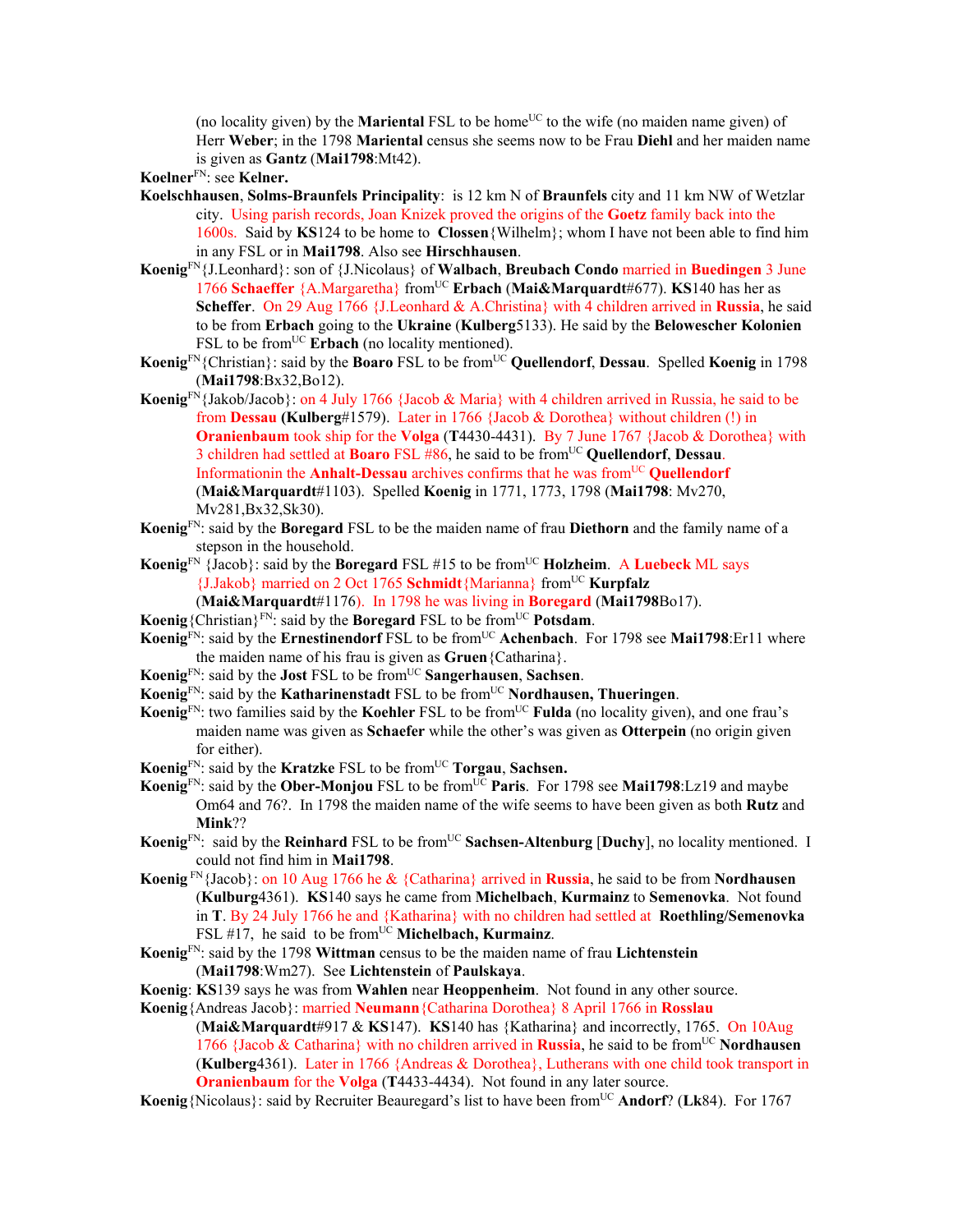see **T**1491-1492). Kuhlberg said this was in [**Kur**-]**Mainz** (K5447). Not found in any FSL and I could not find them or any likely descendant associated with any **Volga** colony.

- **Koenigheim**, **Tauberbischsheim**, **Kurmainz**: was home to **Stang**{Sebastian} a first settler in **Volmer** (FSL #36).
- **Koenigsbach**: this may well have been **Koenigsbach-an-der-Weinstrasse**. **EEE** p.472 says Koenigsbach may have been home to **Keyser/Kayser**{Johannes} who settled first in **Denmark** and then in **Riebensdorf**.
- **Koenigsbach**, **Pforzheim** [**Amt**], **Baden**: said by both the 1858 **Neudorf** census (#236) and **KS**:380 to have been home<sup>UC</sup> to **Mueller** {Jakob}.
- **Koenigsbach**GL, [**Pabianice**?], **South Prussia**: nka Bukowice?, Poland 13 miles E of Pabianice? The **GCRA** found some evidence that the **Legler** family that settled in **Neudorf** was here in 1804. They also found it associated with **Barth** and **Raschez**/**Rometsch** families in 1803
- **Koenigsberg**<sup>GL</sup>: an unidentified place said by the **Belowescher Kolonien** FSL to be home<sup>UC</sup> to **Gross/Grauss**? and **Kehlmann** families. Said by the **Boregard** FSL to be home<sup>UC</sup> to the **Hartmann** {Just} family. Saiid by **Kulberg**31 to be home<sup>UC</sup> to **Gross** {Johann+w+1c}. Said by the **Orlovskaya** FSL to be home<sup>UC</sup> to a **Schwarz** family. Said by the **Paulskaya** FSL to be home<sup>UC</sup> to a **Schwert** family. Said by the **Shcherbakovka** FSL to be home<sup>UC</sup> to **Kagel** and **May** families. There were at least 11 Koeinigsbergs in the Germanies.
- **Koenigsberg**: said by the **Seelmann** FSL to be home<sup>UC</sup> to a **Milter** family. Kuhlberg said this one was in **Preussen**.
- **Koenigsberg**GL, **Brandenburg**: is about 5 miles E of **Magdeburg** city, and said by the **Laub** FSL to be home<sup>UC</sup> to a **Bitter** family.
- **Koenigsberg**GL, **Darmstadt**: is some 6 miles NNE of **Wetzler** city, and said by the **Laub** FSL to be home<sup>UC</sup> to a **Bruek** family, and possibly to a **Kous**? family.
- **Koenigsberg**GL, **Preussen**: this was Koenigsberg-im-Neumark and is now Chojna, Poland, some 53 miles NE of Berlin. Said by the **Frank** FSL this was home<sup>UC</sup> to a **Dietrich** family. Said by the **Katharinenstadt** FSL to be home<sup>UC</sup> to a **Glauwitz** family. Said by the **Laub** FSL to be home<sup>UC</sup> to a Wikster? family. Said by the **Reinwald** FSL to be home<sup>UC</sup> to the **Billinger** {Heinrich} family. Said by the **Schwed** FSL to be home<sup>UC</sup> to **Gross** and **Huehn** as well as frau **Rosinski**.
- **Koenigsberg County**GS: a small scattered country mostly to the W of **Aulensdorf** town.
- **Koenigsheim**GL, [**Kurmainz**]: is 4 km WSW of Tauberbischofsheim city and was said by the **Phillipsfeld** FSL to home<sup>UC</sup> to a **Trautwein** family. Rosemary Larson reports that LDS films 1044554 and 1044556 are Familienbuchs for Koenigsheim covering the period 1630-1785.
- **Koenigshofen**<sup>GL</sup>: an unidentified place said by the **Kamenka** FSL to be home<sup>UC</sup> to a **Kessler** family. There are several places by this name in Germany.
- **Koenigshofen**GL, **Nassau**[**-Usingen Principality**]: is some 6.5 miles NNE of **Wiesbaden** city, and place said by the **Brabander** FSL to be home<sup>UC</sup> to a **Mertz** family. Said by the **Keller** FSL to be home<sup>UC</sup> to a **Gorgie** family, and possibly a **Riegelhof** family.
- **Koenigshuld**, **Poland**: an unidentified place which the **GCRA** said was NE of **Warsaw** and was associated with a **Kammerer** family in 1804. According to Marie Dallas this place is now called Paproc Duza, **Poland** which is 62 miles NE of **Warsaw** city centre.
- **Koenigsstein**GL**, Kurmainz**: is **Koenigstein-im-Taunus** is some 12 miles NE of **Mainz** city. See also **Koenigstein**.
- **Koenigstein**<sup>GL</sup>: said by the **Pfeiffer** FSL to be home<sup>UC</sup> to a **Eckermann** family. There are at least 4 Koenigstein in Germany.
- **Koenigstein**GL, **Kurmainz**: is **Koenigstein-im-Taunus** some 12 miles NE of **Wiesbaden** city.

**Koenitz**: an unidentified place said by **Kulberg**70 to be home<sup>UC</sup> to **Gast**{Gottfried+wife+4 kids}.

- **Koenschner**{Johann}: fromUC **Voitland** married the widow **Weiler**{A.Sophia} 2 Sept 1766 in **Luebeck** (**Mai&Marquardt#**219 & **KS**140). Not found in any later source.
- **Koeppe**{J.Moritz}: was the master joiner in **Dessau** who purchased the house of departing colonist **Haupt**{Gotfried} (**Mai&Marquardt**#1083).

**KoeppenFN**: go to **Kepp.** 

**Koepfingen**?, **Wuerttemberg** [**Duchy**] [sic?]: an unidentified place said by the **Warenburg** FSL to be home<sup>UC</sup> to a **Lutz** family. The only Koepfingen I can find is 7 km NE of Ravensburg city and was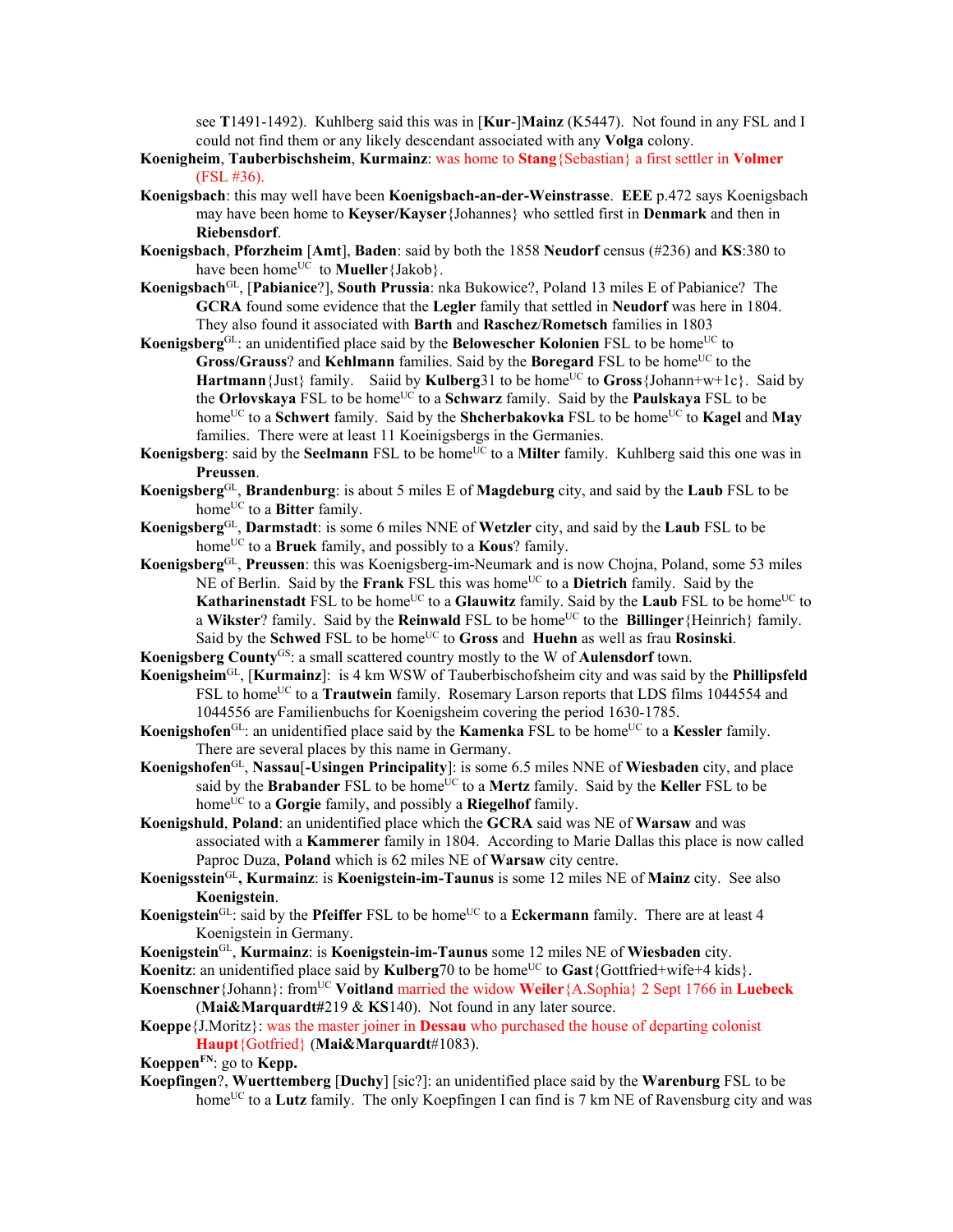in the 1760s not in Wuerttemberg but either was in Habsburgian lands or in the lands of the **Weingarten Imperial Abbey**.

- **Koerber/Kurber**{Andreas}FN: fromUC **Wuerttemberg**, arrived at **Schleswig city, Scheswig Royal Duchy** in May 1762. In 1764 he married **Holzward**{Catharina Barbara}. In March 1765 with wife and 2 children he was given permission to leave **Denmark** (**EEE** pp. 481-482). By July 1766 they were settled in **Reinwald** FSL #3 which said he was from<sup>UC</sup> Mannheim, **Kurpfalz**, with a **Holzwarth** step-son in the household at 3a. I could not find any **Koerber** family members in **Mai1798**.
- **Koerber** {Andreas}  $F_N$ : his wife was said by the **Reinwald** FSL to be from <sup>UC</sup> **Kleingartach**?, **Wuerttemberg** [**Duchy**].
- **Koerber/Kurber** FN{Hans Georg}: son of {Andreas}. By July 1766 he was settled in **Reinwald** FSL #35 which said hr was from<sup>UC</sup> **Heilbronn** [Imperial City] (no locality mentioned). For 1798 see **Mai1798**:Rw33, 23 and 27.
- **Koerber**FN: said by the **Schaefer** FSL to be fromUC **Kaiserslautern**, **Kurpfalz**. For 1798 see **Mai1798**:Sf30 and possibly Gf12?
- **Koerich**?, **Luxemburg** [**Duchy**]: is 14 km NW of **Luembourg** city and was said by the **Seelmann** FSL to be home<sup>UC</sup> to **Weber**{Heinrich} and {Johannes} families.
- **Koerner**FN: according to the 1798 census this was the maiden name of frau **Ziegemann** of **Hoelzel** (**Mai1798**:Hz9).
- **Koerner**FN: also see **Kerner** and **Kirner**.
- **Koernmeier**<sup>FN</sup>: said by the 1798 **Mariental** census to be the maiden name of **Meier** of UC **Hohenburg**'s wife (**Mai1798**:Mt53).
- **Koerper**{Valentin}: **KS**140 with wife **Kilian**{A.Marg.} and 5 children he left **Altheim** near **Dieburg** for **Russia**. No further information.
- **Kilian**{A.Marg.}: **KS**140 with husband **Koerper**{Valentin} and 5 children she left **Altheim** near **Dieburg**  for **Russia**. No further information.
- **Koessler**{Heinrich}: **Anhalt-Dessau** archival records record that born in **Schierau, Dessau** 43 years old with his 30-yr old wife born in **Marke, Dessau** and 3 children he left for **Russia** in 1766 (**Mai&Marquardt**#1104). On 4 July 1766 this Lutheran **Kessler** man, with wife **{Dorothea**} and one daughter arrived in **Russia** (**Kulberg**1278). No further information.
- **Koessler**FN: also see **Hessler**.
- **Koesslin**GL**, Prussian Pomerania**: is some 100 miles W of **Gdansk, Poland**; see **Shodlins**.
- **Koestrich**GL**, Hessen-Darmstadt**: see **Kestrich**.
- **Koethen**<sup>GL</sup>: an unidentified place said by the **Orlovskaya** FSL to be home<sup>UC</sup> to a **Reisch** family and possibly to a **Deringer** family. Kuhlberg said [probably mistakenly] that this was in the state of **Neustadt**.
- **Koethen**<sup>GL</sup>, **Stollberg**: an unidentified place, said by the **Doenhof** FSL to be home<sup>UC</sup> to a **Schwab** family. Said by the **Krasnovar** FSL to be home<sup>UC</sup> to a **Beller** family.
- **Koethen**GS: This town, some 16 miles N of **Halle, Sachsen-Anhalt**, was the seat of **Anhalt-Koethen Principality**. The name Koethen usually was used as a short name for **Anhalt-Koethen Principality**, which see.
- **Koetteritzsch**GL, **Kursachsen**: see **Kotteritz**.
- **Kofent** FN: said by the **Boregard** FSL to be from<sup>UC</sup> **Erlach**, **Brandenburg**. I could not find this family in the 1798 Volga censuses.
- **Koffeld**<sup>GL</sup>: an unidentified place said by the **Neidermonjou** FSL to be home<sup>UC</sup> to a **Werner** family. This may have been Kofeld some 5 miles SE of **Ravensburg** city, probably in Habsburgian lands.
- Kohl<sup>FN</sup>: said by the **Katharinenstadt** FSL to be from<sup>UC</sup> Basel, Schweiz.
- **Kohl**FN: said by the **Katharinenstadt** FSL to be from<sup>UC</sup> **Mainz**(no locality mentioned).
- **Kohl**<sup>FN</sup>: said by the **Katharinenstadt** FSL to be from<sup>UC</sup> Utrecht.
- **Kohl**FN: said by the **Laub** FSL to be fromUC **Kundenschburg**?, **Hessen-Kassel**.
- **Kohl**FN: said by the **Mariental** FSL to be fromUC **Frankfurt-an-der-Oder**, **Preussen**.
- **Kohl<sup>FN</sup>: said by the Ober-Monjou FSL to be from<sup>UC</sup> Graefenroda, [Sondershausen-Ruolstadt**
- **County**?]. The maiden name of frau Kohl is given as **Feder** in 1798 (**Mai1798**:Om10). **Kohl**{Max}: **KS**140 says he left **Mettenheim** near **Worms** to go to **Russia**. Found in no other source.
- **Kohlbeck**<sup>FN</sup>: said by the **Mariental** FSL to be from<sup>UC</sup> **Regensburg**.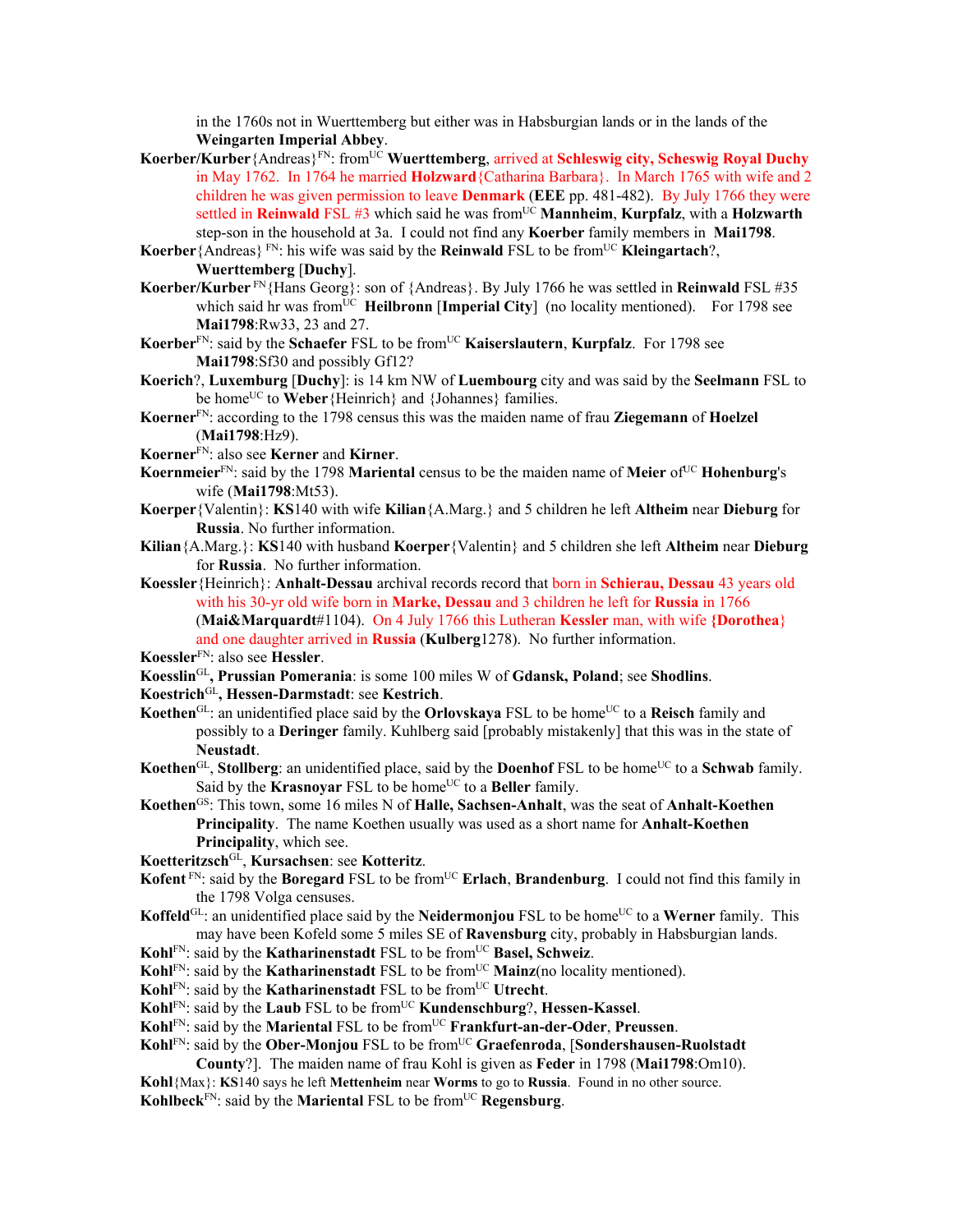**Kohlberg**<sup>FN</sup>: said by the **Kraft** FSL to be from<sup>UC</sup> **Praizio**(?), **Preussen**.

Kohlenberg<sup>FN</sup>: said by the Preuss FSL to be from<sup>UC</sup> Goettingen/Keddinggen, Hesse-Kassel. **Kohler**FN: go to **Koehler**.

**Kohlmann** and **Kollman** interfiled here:

**Kollmann**<sup>FN</sup>: said by the **Goebel** FSL to be from<sup>UC</sup> **Karburgheis**(?), **Wuerzburg**.

- **Kohlmann**FN{Christoph Daniel}: {Christoph} a single young man arrived in **Russia** 4 July 1766, said to be from **Dessau** (**Kulberg**1295). said by the **Paulskaya** FSL #59 to be from<sup>UC</sup> **Dessau** (no locality mentioned).
- **Kohlmann**{Madg}: this widow of **Kohlmann**{Anton} married **Held**{G.Heinrich} in **Woehrd** 7 May 1766 (**Mai&Marquardt**#807 & **KS**134). On 12 Sept 1767 **Held**{Heinrich & Magdalena} arrived in **Russia**, he said to be from **Schwaben** (**Kulberg**4738). Later in 1766 this couple took transport in **Oranienbaum** for the **Volga** {**T**3993-3994). By 17 Aug 1767 they had settled at **Paulskaya** FSL #42, he said to be from<sup>UC</sup> Ansbach?. I could not find this family in the 1798 Volga censuses.
- **Kohlmann/Kahlman** FN: said by the **Rohleder** FSL to be from<sup>UC</sup> [Pfalz-]Zweibruechen [Duchy] (no locality mentioned). For 1798 see (**Mai1798**:Rl30, Sf30). Also spelled **Kahlman** in 1798 (**Mai1798**:Rl10). His wife may have been a **Paul**, see **Mai1798**:Hr01.
- **Kohlmann**FN: said by the 1798 **Schaefer** census to be the maiden name for frau **Mueller**{J.Conrad} (**Mai1798**:Sf2).
- **Kollmann/Kohlmann/Kolner**FN: said by the **Schuck** FSL to be fromUC **Alzey**, **Kurpfalz**. In 1794 and 1798 spelled **Kohlmann** and **Kolner**? (**Mai1798**:Mv2644,Su29(where the wife's maiden name is given as **Schmidt**),24,27 and Pf94.
- **Kohlmann**FN: also see **Kohlmeier**.
- **Kohlmer**FN: according to the **Bauer** FSL there was a Kohlmer stepson living in the **Heninger**s who were fromUC **Michelstadt**, **Kurpfalz**. I could not find him in **Mai1798**.
- **Kohlmeier/Killmeyer**FN{Jakob/Jakob}: married **Prister**{Mar. Christina} in **Rosslau** 28 May 1765 (**Mai&Marquardt**#855). **KS**138 has {M.Christina}. Not found in **Kolberg** or in **T**. By 10 June 1766 they with his brother and one child had settled at **Graf** FSL  $#21$ , he said to be from<sup>UC</sup> **Heilbronn, Kurmainz**.
- **Kohlmeier/Kohlmann**<sup>FN</sup>: said by the **Paulskaya** FSL to be from<sup>UC</sup> Zerbst (no locality indicated). In 1798 the family name was spelled **Kohlmann** (**Mai1798**:Pl34).
- **Kohlner** FN: see **Koehler**.
- **Kohn**FN: also see **Kopp**{Theobald}.
- **Kokon**/**Kochin**: said by both versions of the **Jagodnaja Poljana** FSL to be the daughter of frau **Stuckart** by her first marriage (p. 29). Kromm gives the alternate **Kochin** spelling.
- **Kolb**{Elizabeth}FN: said by the 1798 **Balzer** census to be the maiden name of frau **Steinpreis**  (**Mai1798**:Bz69).
- Kolb/Kolp<sup>FN</sup>{Wilhelm}: of the Reformed faith, from<sup>UC</sup> Kaeferthal, Mannheim Oberamt, Kurpfalz, arrived at **Flensburg, Schleswig Royal Duchy** in May 1762. With wife {Kristina} and 2 daughters in April 1765 he requested permission to leave **Denmark** (**EEE** p.484). By March 1766 they were settled in **Balzer** FSL #34 which said he was from<sup>UC</sup> **Kurpfalz** (no locality mentioned). This couple surely died prior to the 1798 Volga censuses.
- **Kolb**{Jakob}: **KS**140 says he left **Schuechtern** for **Russia**. Found in no other source.
- **Kolb**{Philipp}: **KS**140 says he left **Kurpfalz** in 1766, going to **Balzer**. Found in no other source.
- **Kolb**FN: this family lived some time in **Glueckstal** and was said by **KS**:339 to be from

**Untergruppenbach**, **Heilbronn** [**Amt**], **Wuerttemberg**. The **GCRA** proved this origin using **FHL** 1,860,469. See their book for detail.

- **Kolb**<sup>FN</sup>: said by the **Kolb** FSL to be from<sup>UC</sup> **Ruesselsheim, Hessenburg**(?).
- **Kolb**{Martin}: Lutheran from<sup>UC</sup> **Rapoldshofen** near **Neustadt** married in **Woehrd** 7 May 1766 **Bittenberger**{Ursula} (**Mai&Marquardt**#804). **KS**140 says the place was **Rapoltshofen** near **Gaildorf** in **Wuerttemberg**. On 12 September 1766 they arrived in **Russia** (**Kulberg**5830). Later in 1766 they took transport to go to the **Volga** (**T**6288-6290). By September 1767 they had settled in **Laub** FSL #56 which said he was from<sup>UC</sup> **Rappoldshofen bei Neustadt an der Aisch, Bayreuth**.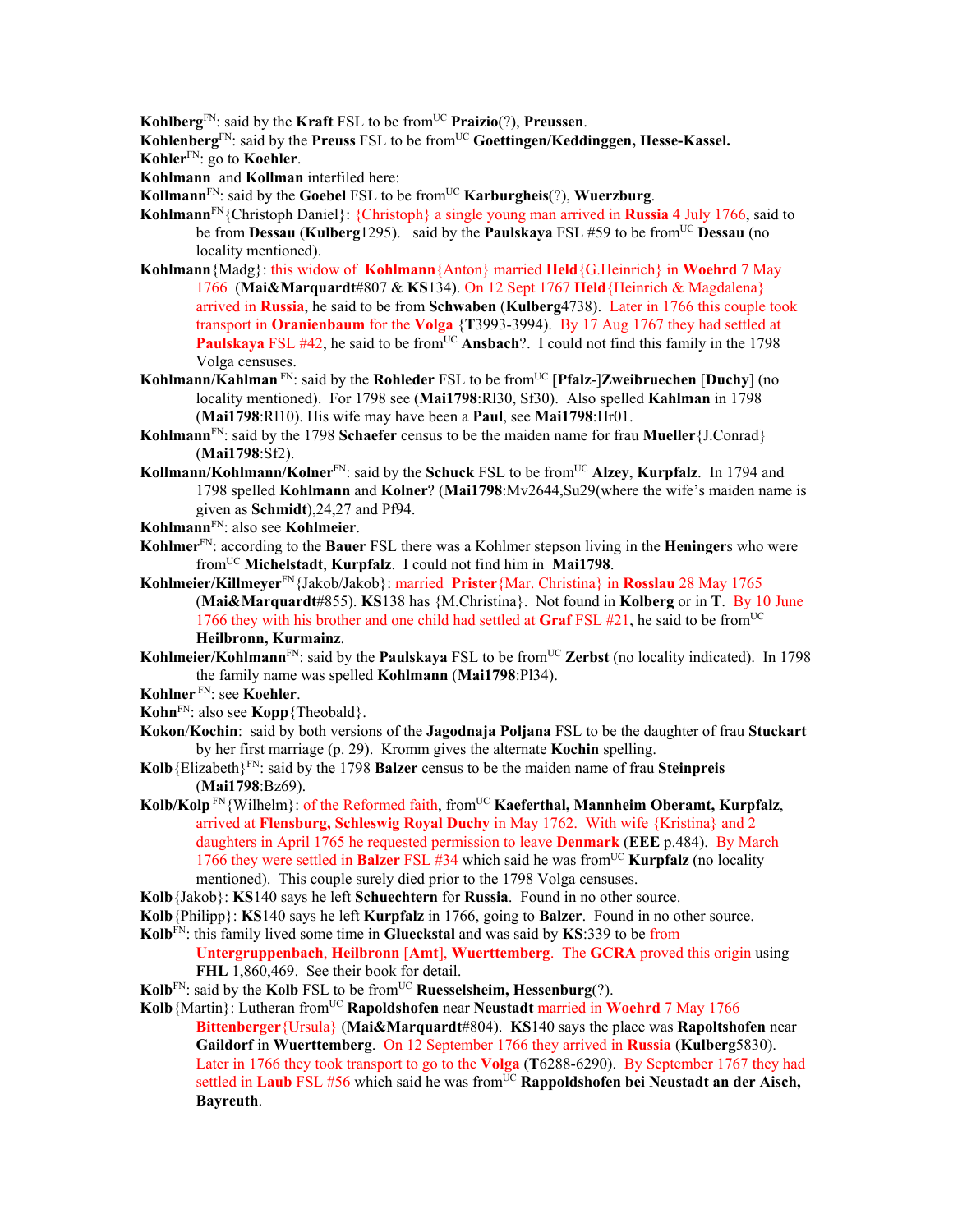- **Kolb/Kolbien**{M.Catharina}: married **Sievert**{Daniel} in **Luebeck** 28 June 1766 (**Mai&Marquardt**#112 & **KS**158). Not found in any later source.
- **Kolb**FN: this family name was found recorded both in **Herborn** and in **Kirburg** marriage records 1762- 1767; see **Flegel** trip.
- **Kolb**<sup>GL</sup>, **dem Fuerstentum Waldeck**: an unidentified place said by the **Rosenheim** FSL to be home<sup>UC</sup> to a single young **Kelber** man.
- **Kolb**VV: (aka **Peskovatka, Peskowatka**) is a Lutheran German village on the western side of the Volga. Its FSL is now published in Pleve, Einwanderung …, vol.II, pp. 385-392. According to this, the first settlers were from the following places with the family names shown here in parens. Verified corrections are in red. The number with the name is their household number in the FSL: from **Alsbach, Hessen-Darmstadt**: (**Walter**14); from **Bayreuth**: (**Eckart**15); from **Bruchkoebel**, **Hanau**: (**Pfeifer**1b); from **Duderstadt, Sachsen**: (**Schielrew**?19); from **Duerkheim, Hessen-Darmstadt**: (**Walter**26); from **Erbach, Falkenstein**: (**Bauer**8); from **Gerbershein**(?), **Hanau**: (**Rein**9); from **Heckeberg**(?), **Hanau**: (**Arnst**27); from **Heimweiler**(?), **Freie Adelprovinz der alten Ritter**(?): (**Bart**7, **Henkel**4, **Schreiner**23); from **Kronberg, Zweibruecken**: (**Wenz**28, 29); from **Landsendorf, Braunfels**: (**Scheuermann**30); from **Langenbach, Isenburg**: (**Mai**25); from **Langensalza, Sachsen**: (**Reuber**2); from **Langensalzberg, Isenburg**: (**Thiel**16, 17, 18); from **Lindheim, Hessenburg**(?): (**Adam**1a); from **Luetzelhausen, Hanau**: (**Wilhelm**20); from **Oberdarmstadt, Hessen-Darmstadt**: (**Wuerttemberger**4); from **Obersdorf, Kurpfalz**: (**Minch**16a); from **Regensburg**: (**Pluemerdorf**17a); from **Rossbach**(?), **Hanau**: (**Schmidt**32); from **Ruesselsheim, Hessenburg**(?): (**Adler**12, **Betz**11, **Kolb**1); from **Sandau, Brandenburg**: (**Kanzler**5); from **Sankt-Thomas, Falkenstein**: (**Becker**10, **Dorn**3); from **Spredlingen**: (**Mueller**22 and perhaps **Stellwag**22a); from **Strassburg, Frankkeich**: (**Teige**24); from **Weilmuenster, Weilburg**: (**Paul**31); from **Weissenbach, Hessen-Kassel**: (**Rupp**21). **Kolba**GL, [**Neustaedter Kreis**, **Kursachsen**]; is some 13 miles ENE of **Saalfeld** city, and said by the Paulskaya FSL to be home<sup>UC</sup> to a Guenter family. **Kolberg**FN: said by the **Enders** FSL to be a widow who had married a **Kifler**? and to be fromUC **Durlach**. In 1798 her maiden name was said to be **Riesch** (**Mai1798**:En12). **Kolberg**[**Colberg**] GL, [**Cammin Principality**], **Preussen**: is some 138 miles E of **Rostock** and now called Kolobrzeg, **Poland**. Said by the **Enders** FSL to be homeUC to a **Kaiser** family. Said by the **Mariental FSL to be home<sup>UC</sup> to a <b>Marquart** family. **Kolberg**[**Colberg**], **Preussich Pommern**: said by the **Urbach** FSL to be home<sup>UC</sup> to frau **Herbst**/widow **Lehmann**. This is sthe same place as the previous entry. **Kolbien**: go to **Kolb**. **Kolbingen**GL, **Tuttlingen** [**Amt**], **Wuerttemberg**: is 6 miles NE of **Tuttlingen** city; the **GCRA** could not find the **Zink** immigrant to **Bergdorf** there. See their book for details. **Kolbow**? **Amt**, **Mecklenburg**[-**Schwerin Duchy**]: is 30 km SSE of **Schwerin** city and was said by the

**Stahl-am-Tarlyk** FSL to be home<sup>UC</sup> to the **Bossel** family.

**Kolbsheim, Elsass**: is 13 km W of **Strauburg** city center said to be home to **Rapp**{J.Michael} who married **Heilbrunn**{Veronica} in **Friedberg** 26 March 1766 (**Mai&Marquardt**#294).

**Kolding**: is 12 miles SW of **Fridericia**. **EEE** p.573 reported **Attich**{Elisabeth} married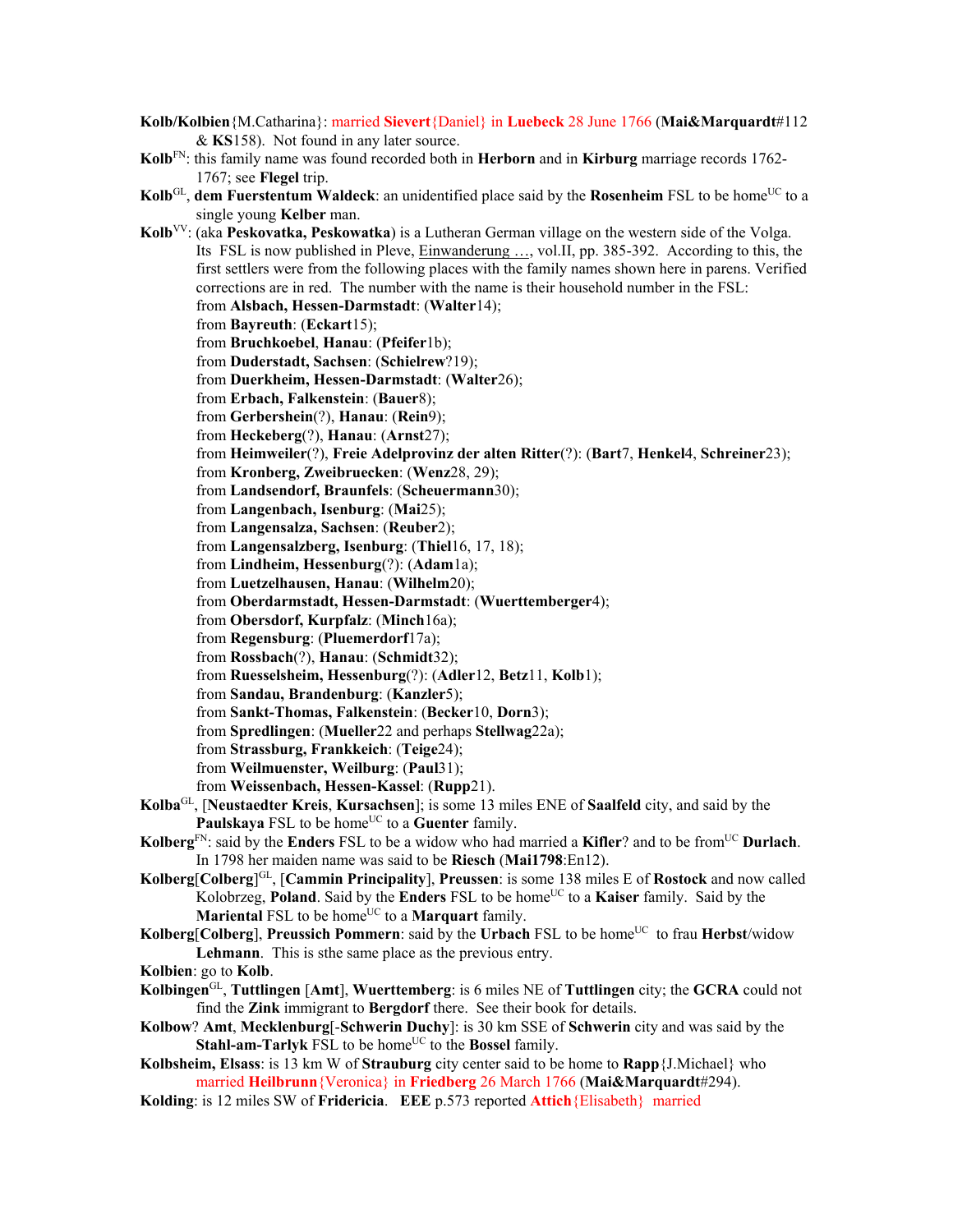**Sauerbrey/Sauerbrei**{Jacob} here in December 1760.

- **Kolgen**FN: see **Kolkepp**.
- **Kolgetin**FN: see **Kolkepp**.

**Kolgst**FN: see **Kolkepp**.

**Kolheim**?GL, **Kurmainz**: an unidentified place said by the **Keller** FSL to be home<sup>UC</sup> to an **Ulrich** family. **Koliwek**: **KS**140 says he left **Fuerth** now in **Bayern** going to **Mariental**. Not found in any other source.

**Kolkepp**<sup>FN</sup>: said by the **Seelmann** FSL to be from<sup>UC</sup> **Hecken**, **Kurmainz**[sic?]. Spelled variously **Kolgst**/**Kolgetin**/**Kolgen** in 1788 and 1798 (Mai1798:Mv2711 and Nk17).

Koller<sup>FN</sup>: said by the **Degott** FSL to be from<sup>UC</sup> Schlettstadt, Elsass. For 1798 see Mai1798: Dg07. **Koller/Coller**{Cunigunda/Kunigunde): married **Schmidt**{Georg Paulus} in **Luebeck** 19 June 1766

(**Mai&Marquardt**#105). They arrived in **Russia** 12 Sept 1766 (**Kulberg**4743). I could not find them in any later source.

- **Koller**? GS: an unidentified country. See **Sunstorfelt**.
- **Kollmann**: interfiled with the **Kohlmann** folk.

**Kollmar**<sup>GL</sup>, **Elag**(?): an unidentified place said by the **Bauer** FSL to be home<sup>UC</sup> to a **Matle**? family. There is a Kollmar, **Schleswig-Holstein** some 24 miles NW of **Hamburg** city center.

**Kollner**<sup>FN</sup>: said by the **Katharinenstadt** FSL to be from<sup>UC</sup> Stuttgart, Wuerttemberg.

**Kolner**FN: also see **Kollmann**.

- **Kolodniki**GL: see **Kolognik**.
- **Kolognik**?: an unidentified country said by Kuhlberg to be the origin of the **Koreka**? orphan in the **Fruende** household in **Brabander**. There was a **Kolodniki** some 352 miles NE of Saratov city, and some 136 miles E of Moscow … it might have been on a land route from St. Petersburg to Saratov?
- **Koloschgef**, **Poland**: aka **Koloschgev**; an unidentified place which the **GCRA** found associated with a **Lang** family.
- **Koloschgev**, **Posen**: aka **Koloschgef**?
- **Kolp** FN: see **Kolb**.
- **Kolpino**SPV, popularly known as the **Achtundvierziger Kolonie**, was a village in **Neu-Saratowka** parish east of St. Petersburg (**Gieg1**).
- **Kolseibt**{J.Ludwig}: **KS**140 says he left **Marjoss** near **Schluechtern** for **Russia**. Found in no other source.
- **Kolshausen**, **Krzepice**, **South Prussia**: aka Kuhlhausen.
- **Kommann**{Georg,Peter}: listed in the 1798 **Seelmann** census (Sm14, 21 and 53) but I could not find them in any FSL.
- **Kommer**FN: said by the **Boaro** FSL to be fromUC **Halle**, **Brandenburg**.I could not find this family in the 1798 Volga censuses.
- **Kompers**FN: said to be the maiden name of frau **Grimm**{Heinrich Ulrich Gottfried}.
- **Konrad**<sup>FN</sup>{Adam}: said (no locality mentioned) by the **Brabander** FSL to be from<sup>UC</sup> **Luxembourg**.
- **Konrad<sup>FN</sup>**{Jacob}: said by the **Brabander** FSL to be from<sup>UC</sup> **Zirndorf**, **Wuerzburg** [Bishopric]:.
- **Konrad<sup>FN</sup>:** said by the **Goebel FSL** to be from<sup>UC</sup> **Kleinsteinhausen, Mainz**. There is a suggestion that this man's last name in Germany may have been **Will** (**Mai&Marquardt**#392).
- **Konrad**<sup>FN</sup>: said by the **Kano** FSL to be from<sup>UC</sup> **Willingen**?.
- **Konrad**<sup>FN</sup>: said by the **Ober-Monjou** FSL to be from<sup>UC</sup> **Kanth**, **Schlesien**. Probably spelled **Konradi**? In 1798 and the maiden name of the wife may have been given as **Bartezan** (Mai1798:Om12?
- **Konrad**<sup>FN</sup>: said by the **Orlovskaya** FSL to be from<sup>UC</sup> **Woerlitz**, **Dessau**.
- **Konrad**<sup>FN</sup>: said by the **Pfeiffer** FSL to be from<sup>UC</sup> **Arnstein**. Kuhlberg gives the state as **Wuerzburg**.
- **Konrad/Konradi**FN: said by the **Pfeiffer** FSL to be from<sup>UC</sup> Wuerzburg no locality indicated. Later spelled **Konradi** (**Mai1798**:Pf36).
- Konrad<sup>{</sup>Christian}: **KS**:82 and 140 say this party of 3 was from<sup>UC</sup> **Ebling** and in 1764 was sent on to the **Saratov** area as part of the group of colonists transported under the command of Captain Paykul and Cornet Rehbinder. I have not found them in any published FSL.
- **Konrad**FN{Jakob}: **KS**140 says his party of 4 left **Woeschbach** near **Karlsruhe** going to **Semenowka**. On 13 Sept 1766 **Conrad**{Jacob}catholic from **Zweibruecken** with wife {A.Maria} and sons {J.Heinrich} 17, {Nicolaus} 12.5 and {J.Peter} 12, had settled at **Semenowka** FSL # 27, he said to be from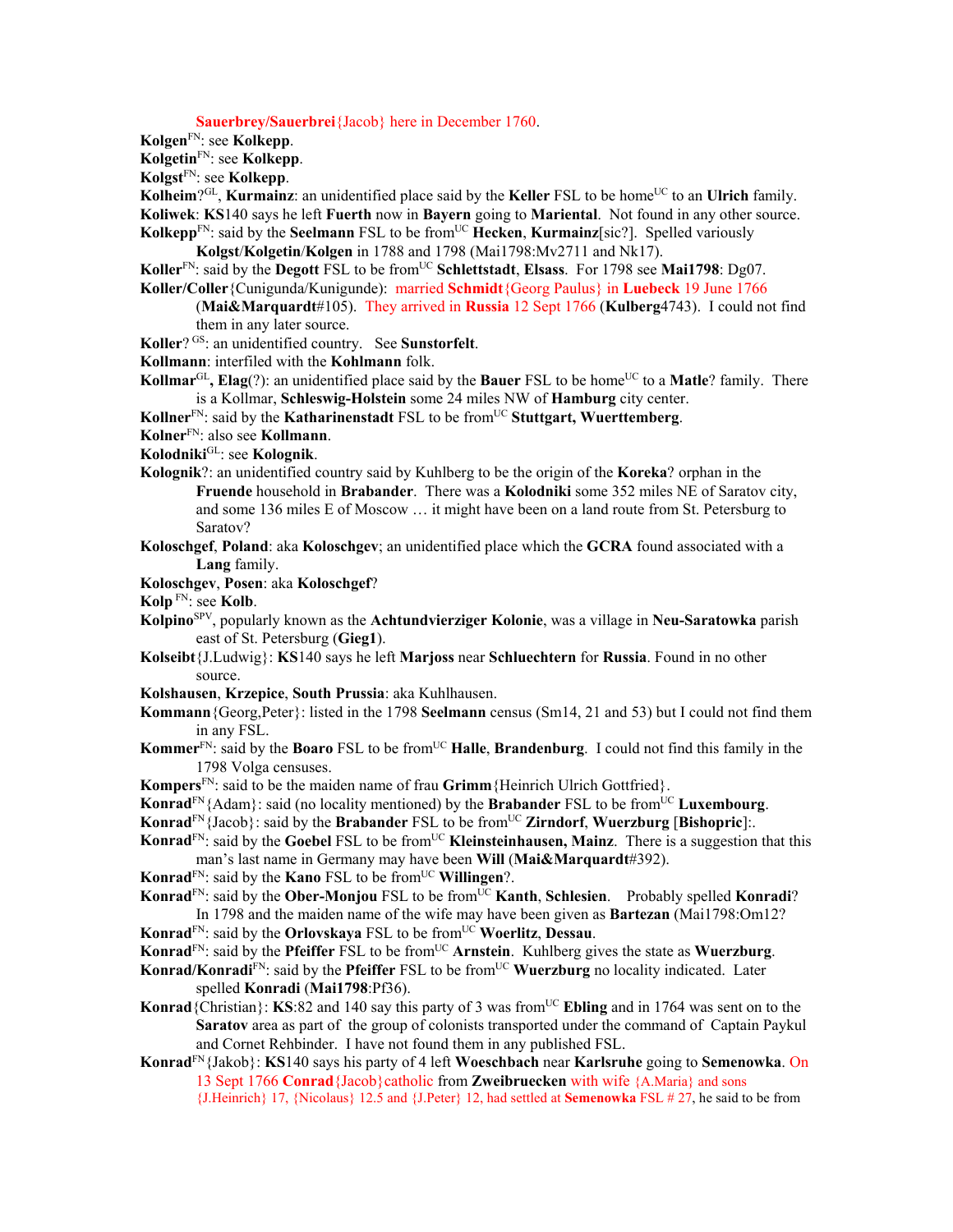**Becherbach, [Baden-]Durlach**.

- **Konrad** FN: said by the **Stahl-am-Tarlyk** FSL to be fromUC **Grossen-Linden**, **[Hessen-]Darmstadt**  [**Landgraviate**]. For 1798 see **Mai1798**:St36).
- **Konrad**{Christian}: **KS**:82 and 140 say this party of 3 was from<sup>UC</sup> **Ebling** and in 1764 was sent on to the **Saratov** area as part of the group of colonists transported under the command of Captain Paykul and Cornet Rehbinder. I have not found them in any published FSL.
- **Konrad**FN: also see **Conrad**.
- **Konradi**FN: see **Konrad**.

## **Konradsdorf, Stolberg-Gedern:**

- **Konschu**FN: go to **Konschuh**.
- **Konschuh/Konsstuch/Konschu**{Christoph}FN: with wife {A.Catharina} and son {J.Daniel} 3, he arrived in **Russia** 13 Sept 1766, he said to be from **Hanau [County]** (**Kulberg**6283). Later in 1766 this **Konsstuch** family arrived in **Russia (T**4816-4818). By16 Sept 1767 **Konschu** withwife {Katharina} and son {J.Daniel} had settled at **Jagodnaja Poljana** FSL #2, he said to be from **Orten burg, Hanau**. For likely 1798 see **Mai1798**:Pb33.
- **Konschuh/Konschu**{Conrad Wilhelm}: a widower and son {J.Daniel} 24, had arrived in Russia, the father said to be from **Hanau [County]** (**Kulberg**6286). Later in 1766 these two took transport in Oranienbaum for the Volga (**T**6931-6932). By16 Sept 1767 **Konschu** was living in the household of his married son {J.Daniel} who with wife {Dorothea} had settled at **Jagodnaja Poljana** FSL #4, he said to be from **Ortenburg**. Said by the Stumpp version of the FSL to be fromUC **Ortenburg** in the **Buedingen** and/or **Stockheim** region.
- **Konsstuch**: go to **Konschuh**.
- **Konstantinopol, Tuerkei**: nka as Istanbul and said by the **Husaren** FSL to be home<sup>UC</sup> to **Anastas** and **Stanow**/**Stanov**/**Stan**/**Stamm** families.
- **Konstanz/Constans**FN{Just/Jost Hinrich}: 0n 16 June 1766 in **Luebeck** he was a godfather at the baptism of **Buedenbinder**{Georg Hinrich} (**Mai&Marquardt**#1301). With wife {Anna}, 5 children and wife's sister {Sophia} he arrived in **Russia** 25 July 1766, he said to be from<sup>UC</sup> [**Hessen**-]**Darmstadt** [**Landgraviate**] (**Kulberg**#2518). Not found in **T**? By 12 May 1767 with 4 of the children they had settled at **Warenburg** FSL #90, he said to be fromUC **Alten Buseck**, [**Hessen**- ]**Darmstadt** [**Landgraviate**]. For 1798 see **Mai1798**:Wr 24, 28 and Bg14.
- **Konstanz**GS: this could refer either to the **Imperial City** or to the **Bishopric**; the Imperial City held scarcely more land than the city occupied, while the Bishopric held lands to the W of the city on theoppoosit shore, to the NW of the city, and to the W of the city on the eastern shore. Said by the **Keller** FSL to be home<sup>UC</sup> to an **Eklich**? family. Said by the **Ober-Monjou** FSL to be home<sup>UC</sup> to a **Schenk** man.
- **Konstanz**GL, **Schwaben**: aka **Constance**, is some 56 miles south of **Reutlingen**, on the Swiss border, and said by the **Katharinenstadt** FSL to be home<sup>UC</sup> to a **Wilhelmi** family. This must be the same as the previous entry, with Schwaben being used as a geographical descriptor rather than a political entity.
- **Konz**<sup>GL</sup>, **Kurtrier**: is 4 miles SW of **Trier** city, and said by the **Keller** FSL to be home<sup>UC</sup> to a **Folop**? family.
- **Koop**<sup>FN</sup>: may have been an early settler of **Zuerich** said to be from<sup>UC</sup> **Kelberbein**? (**Lk**159). May have been spelled **Koops**? in 1798 (**Mai1798**:Zr10??).
- **Koops**FN: see **Koop**.
- Kopen?FN: said by the **Paulskaya** FSL to be from<sup>UC</sup> Enzheim with an In 1798 the family name was spelled **Kopstin**? and the wife's maiden name was given as **Tairnov**? (**Mai1798**:Pl14).
- **Kopenhagen**<sup>GL</sup>: said by the **Kraft** FSL to be home<sup>UC</sup> to a **Heimz** family. Said by the **Neidermonjou** FSL to be home<sup>UC</sup> to a Wettermann family. Said by KS124 to be home to **Danielson** {Oge} who left in 1764 with his wife and a child; I did not find them in any published FSL. Must be the same as the next entry
- **Kopenhagen, Daenemark [Kingdom]:** said by the **Degott** FSL to be home<sup>UC</sup> to a **Leonhard** family. Said by the **Dinkel** FSL to be home<sup>UC</sup> to a **Christian** family. Said by the **Enders** FSL to be home<sup>UC</sup> to a **Petersen** family. Said by the **Graf** FSL to be home<sup>UC</sup> to a **Laaber** family. Said by the **Kamenka** FSL to be homeUC to **Rekowski**/**Rekowsky**, and **Schwindt** families. Said by the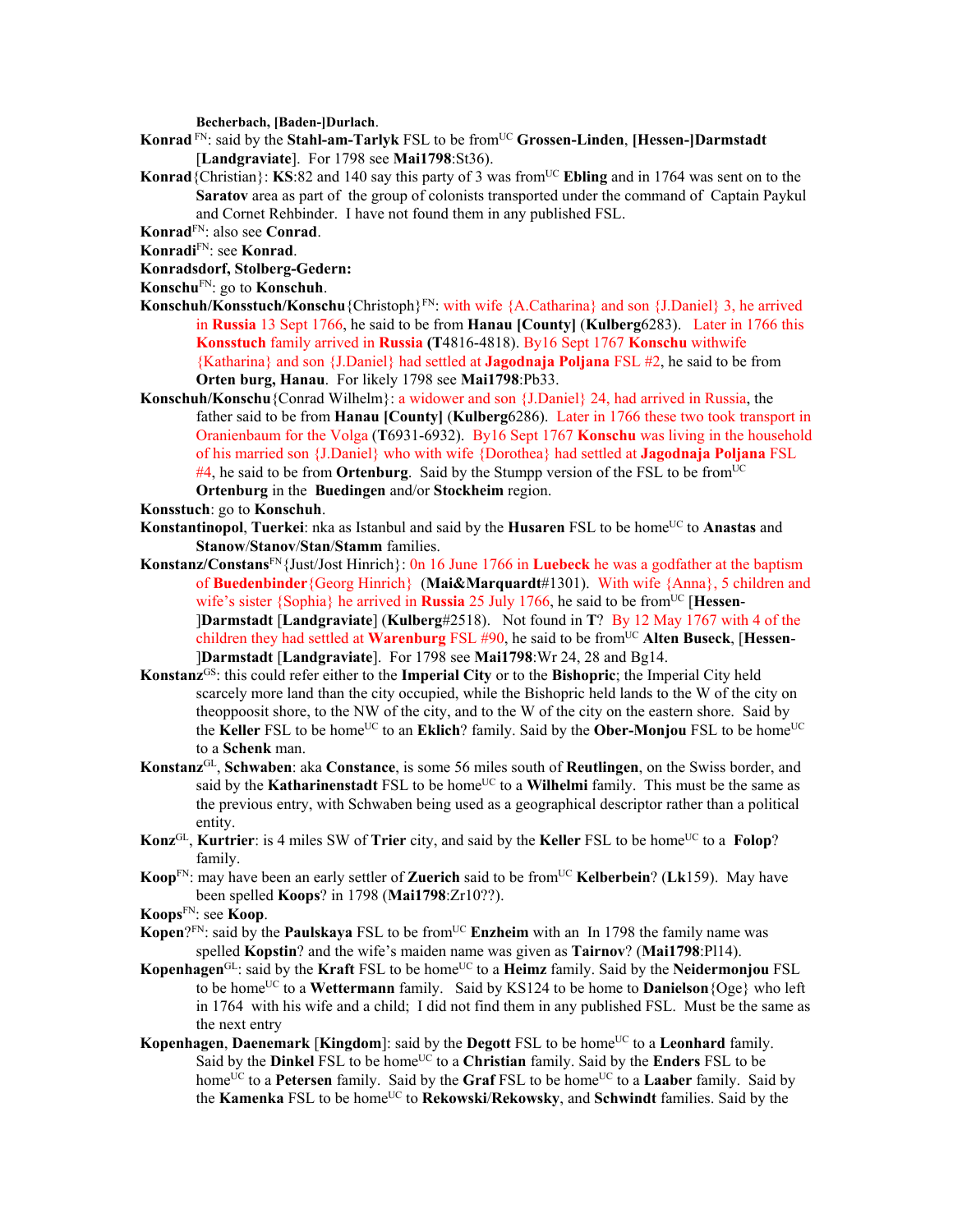**Kano** FSL to be home<sup>UC</sup> to a **Wettermann** family. Said by the **Merkel** FSL to be home<sup>UC</sup> to an **Elbach** family. Said by the **Schaefer** FSL to be home<sup>UC</sup> to the **Christiansen** family. Said by the **Schwed** FSL to be home<sup>UC</sup> to a **Neumann** widow. Said by the **Warenburg** FSL to be home<sup>UC</sup> to an **Adelhof** bachelor and to a **Howald** widower.

**Kopenka**VV**:** a Russian name for **Volmer**VV.

- **Kopf**{Christoph}: his widow (now remarried) and daughter were said by the **Huck** FSL to be living in the **Dietz**{Balthasar} household said to be from<sup>UC</sup> **Isenburg** (no locality or country indicated).
- **Kopf**FN: see **Kopp**.

**Kopjonka**VV**:** a Russian name for **Volmer**VV.

- **Koponwuen** $(?)^{GL}$ , **Wuerzburg, Bavaria**: an unidentified place said by the **Roethling** FSL to be home<sup>UC</sup> to an **Oberst** family.
- **Kopp/Kopf**<sup>FN</sup>{Christian}: **KS**140 lists him with no information. Not found in **Kulberg** or in **T**. By 20 July 1767 with wife Elisabeth he had settled at **Krasnoyar** FSL #92, he said to be fromUC **Alsfeld, Darmstadt**.
- **Kopp**{Theobald}: **Kulberg**5472 say this **Kopf** man was from<sup>UC</sup> **Pfalz** and arrived at **Oranienbaum** in 1766. A probable **Zug** first settler said by Recruiter Beauregard's 1768 list (**Lk**145) to have been fromUC **Kelberbein**?. Also spelled **Kohm** in 1798 when his given name was spelled Deboldus (**Mai1798**:Zg15). Kuhlberg said this was in **Pfalz**.

**Kopp**FN: also see **Hopp**.

**Koppel<sup>FN</sup>: said by the <b>Boregard** FSL to be from<sup>UC</sup> **Fuerstenwerder**, **Prussia**. I could not find this family in the 1798 Volga censuses.

**Koppel**{Heinr.Wilh.}: **KS**140 says he left **Kraftsolms** near **Wetzlar** for **Russia.** No further information. **Koppenheim**GL: see **Friedberg**.

- **Kopstin**?FN: see **Kopen**?.
- Kor?FN: said by the **Paulskaya** FSL to be from<sup>UC</sup> Aurach. I could not find this family in the 1798 Volga censuses.
- **Korb**GL**, Waiblingen Oberamt, Wuerttemberg**: is some 2 miles NE of **Waiblingen, Baden-Wuerttemberg**, and was home to a **Singer** family that settled in **Hoffnungstal, Bessarabia**.

**Korb**GL: also see **Karb**.

**Korbach**GL**, Waldeck**: is some 25 miles E of **Kassel** city, and said by the **Katharinenstadt** FSL to be homeUC to a **Hackl** family, and probably **Wielst** and **Wilteig**? families as well.

**Korbun**FN: see **Kornborn**.

- **Kordelje**?FN: said by the **Bauer** FSL to be from<sup>UC</sup> **Punscht**(?), **Darmstadt**. In 1798 spelled **Kordilye** and the wife's maiden name was give as **Rupp** (**Mai1798**:Br16).
- **Kordilye** {J.Christian}: this widower was said by Recruiter Beauregard's list to have been from<sup>UC</sup> **Krsans**? (**Lk**158). Not found in any FSL and I could not find him or any likely descendant associated with any **Volga** colony.

**Kordilye**FN: also see **Kordelje**.

- **Kordnemann**?<sup>FN</sup>: said by the **Kano** FSL to be from<sup>UC</sup> [Anhalt-]Zerbst [Principality] (no locality mentioned). Spelled **Kornoman**? in 1798 (Mai1798:Kn20);
- **Korger**FN: listed by the **Hoelzel** FSL without origin as a brother-in-law of **Geringer**, and said by Kuhlberg to be fromUC **Bamberg** [**Bishopric**] (no locality mentioned). For 1798 see **Mai1798**:Lb48.
- **Korger** FN: said by the **Rohleder** FSL to be fromUC **Bamberg** [**Bishopric**], the orphaned daughter of Johannes Korger living in the **Pommer** household.. I could not find her in the 1798 Volga censuses.
- **Koreka**?FN: listed without origin by the **Brabander** FSL as an orphan boy in the **Freunde** household. Kuhlberg said he was from **Kolognik**?. I could not find this family name in the 1798 Volga censuses.

**Korel**FN: see **Korell**.

**Korell**<sup>FN</sup>: said by the **Moor** FSL to be from<sup>UC</sup> **Isenburg** (no locality mentioned). The family name was spelled **Korel** in 1798 (**Mai1798**:Mv1765,Mo14).

**Korg**FN: see **Gorg**.

**Korger**FN: according to the 1798 census this was the maiden name of frau **Geringer** of **Hoelzel** (**Mai1798**:Hz1).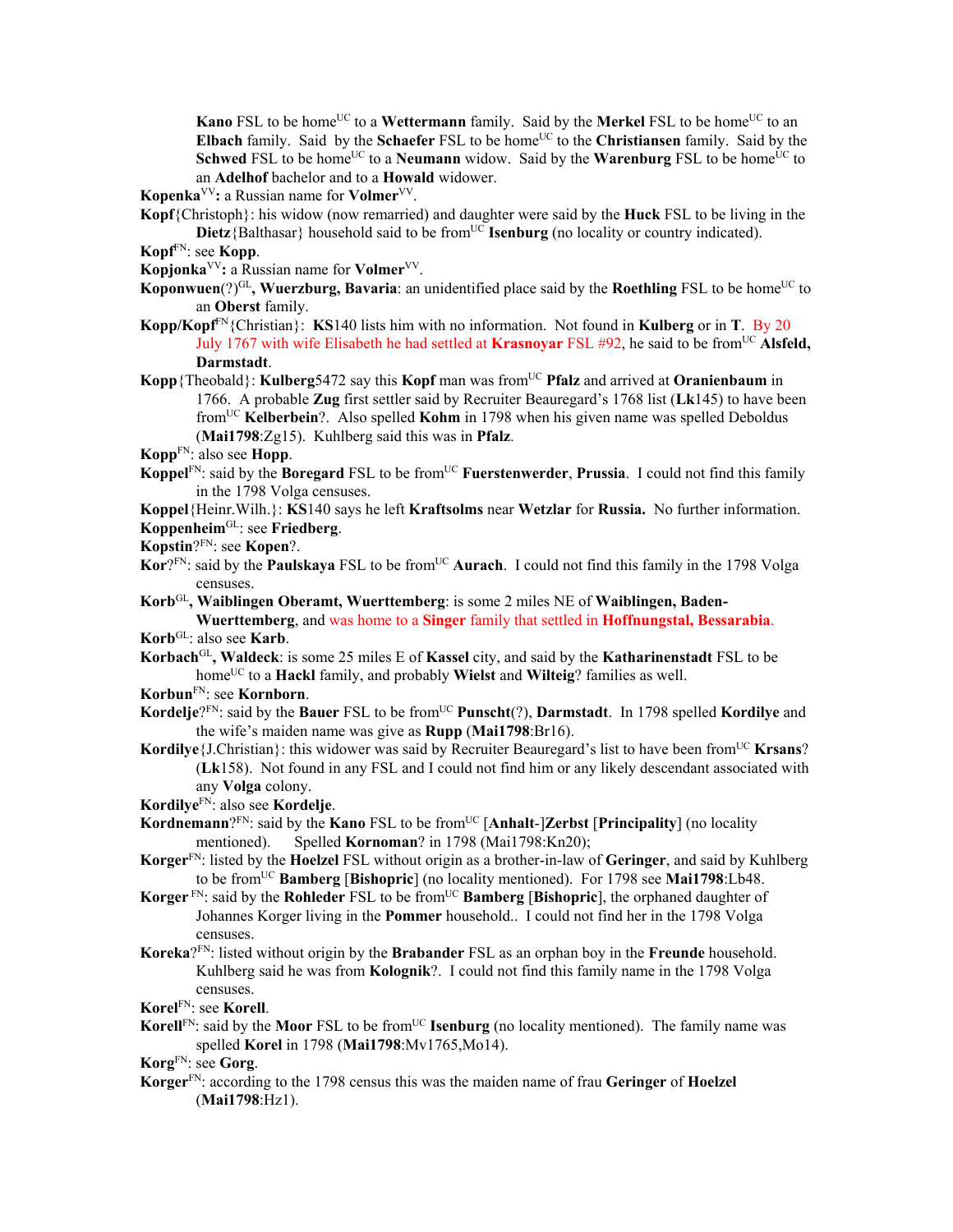- **Koritz**<sup>FN</sup>: said by the **Husaren** FSL to be from<sup>UC</sup> **Szumow**?, **Polen**. I could not find this family in the 1798 Volga censuses.
- **Kork**GL, **Darmstadt**: said by the **Dietel** FSL to be home<sup>UC</sup> to **Mihl**, **Ring**, **Schmidt**, and **Schaad** families. This is the same place as the next entry.
- **Kork**GL, **Darmstadt**: said by the **Dietel** FSL to be home<sup>UC</sup> to a **Heller** family. Kuhlberg said this was in **Hanau**. This is the same place as the next entry.
- **Kork**GL, **Hanau-Lichtenberg County**, (in the 1760s this **County** was a wholly-owned subsidiary of **Hessen**-**Darmstadt Landgraviate)**: is 5 miles E of **Strassburg** city and is now in **Baden-Wuerttemberg**. I believe this was the only Kork in the Germanies.
- **Korn**<sup>FN</sup>: said by the **Boregard** FSL to be from<sup>UC</sup> **Welzigdorf**?. I could not find this family in the 1798 Volga censuses.
- **Korn**<sup>FN</sup>: said by the **Kano** FSL to be from<sup>UC</sup> **Kisichheim**?. 1798 might be at **Mai1798**:Bs45.
- **Korn**FN: said by the **Katharinenstadt** FSL to be fromUC **Leeswig**, **Anhalt-Zerbst**.
- Korn<sup>FN</sup>: said by the Leitsinger FSL to be from<sup>UC</sup> Michelfeld-bei-Auerbach?. I could not find this family in the 1798 Volga censuses.
- **Korn**<sup>FN</sup>: said by the **Reinhard** FSL to be from<sup>UC</sup> **Prenzlau**, [**Kur-**]Brandenburg. I could not find this family in **Mai1798**.

**Korn**: go to **Kermin**.

- **Korn**{A.Eleonore}: go to **Kirstein**.
- **Kornbach**<sup>GL</sup>: an unidentified place said by the **Boregard** FSL to be home<sup>UC</sup> to the **Ockel** family. There is a Kornbach some 13.5 miles NE of **Bayreuth** city, and one 28 miles SW of **Zwickau** city.
- **Kornborn/Korbun/Karbon/Carbon**FN{Joseph}: fromUC **Holland** this **Carbon** man married in **Buedingen** 3 April 1766 a **Reinheimer** widow {A.Maria} from<sup>UC</sup> **Hhaag** (**Mai&Marquardt**#472). A Catholic, he, wife {A.Maria} and a daughter arrived in **Russia** 9 Aug 1766, he said to be fromUC **Isenburg** (**Kulberg**3814). Not found in **T**. By 15 Aug 1767 they had settled at **Norka** FSL#145, he said to be from<sup>UC</sup> **Isenburg** (no locality mentioned) with a wife named {Marianna}. Spelled **Korbun** in 1798 (**Mai1798**:Nr145). **KS**:150 says he was a **Karbon** and she was fromUC **Herrnhaag** near **Buedingen** (**Mai&Marquardt**#472). Spelled **Korbun** in 1798 (**Mai1798**:Nr145).
- **Kornemann**{Andreas}: married **Stoeber**{Maria} 9 April 1766 in **Rosslau** (**Mai&Marquardt**#934). **KS**140 has wrong year 1765. On 4 Feb 1766 {Andreas & Anna} plus 2 children arrived in **Russia**, he said to be from **Zerbst** (**Kulberg**1260). Later in 1766 with only one child they took transport in **Oranienbaum** for the **Volga** (**T**5366-5368). Not found in any later source.
- **Kornfeld**<sup>GL</sup>, **Gruenberg**: an unidentified place said by the **Katharinenstadt** FSL to be home<sup>UC</sup> to a **Eichler** family.

**Kornoman**?FN: see **Kordnemann**.

- **Kornschu**: **KS**140 says he left **Oberau** near **Buedingen**.
- **Korntheuer**: go to **Krontheuer**.
- **Kortheim**?, **Wuerzburg**: an unidentified place said by the **Brabander** FSL to be home<sup>UC</sup> to a **Stahl**{G.Michael} family.

**Kortz**<sup>FN</sup>: said by the **Goebel** FSL to be from<sup>UC</sup> **Rodenbach, Kurmainz**.

**Koschlina**, **Poland**: an unidentified place which the **GCRA** found associated with a **Rosin** family in 1802. **Koshi**FN: see **Couchis**?.

- **Koske**{Joseph+w+1c}: **Kulberg**53 said they were from<sup>UC</sup> Niederlande and went to settle in **Saratov**. Not found in T or in any published FSL.
- **Koslowski**FN: said by the 1798 **Schwed** census (Sw16) to be the maiden name of frau **Kapp**. **Kosnitz**FN: see **Kostianiz**.
- **Kossending**{Johannes}: from<sup>UC</sup> **Hosenfeld, Fulda** married **Hiernpach**{A.Maria} 26 March 1766 in **Friedberg** (**Mai&Marquardt**#295). Not found in any later source.
- **Kossimi**(?){Andreas}: **Kulberg**48 said he was single, from<sup>UC</sup> **Danzig** and settled in **St. Petersburg**. I did not find him in T or in any published FSL.
- **Kossmann/Gossmann**<sup>FN</sup>{Andreas}: Lutheran, born in<sup>UC</sup> **Brandenburgian lands in Poland**, finally living inUC **Landsberg**, arrived at **Schleswig city, Schleswig Royal Duchy** in March 1761. By June 1763 with wife {A.Maria} and 3 children were given permission to leave **Denmark** (**EEE**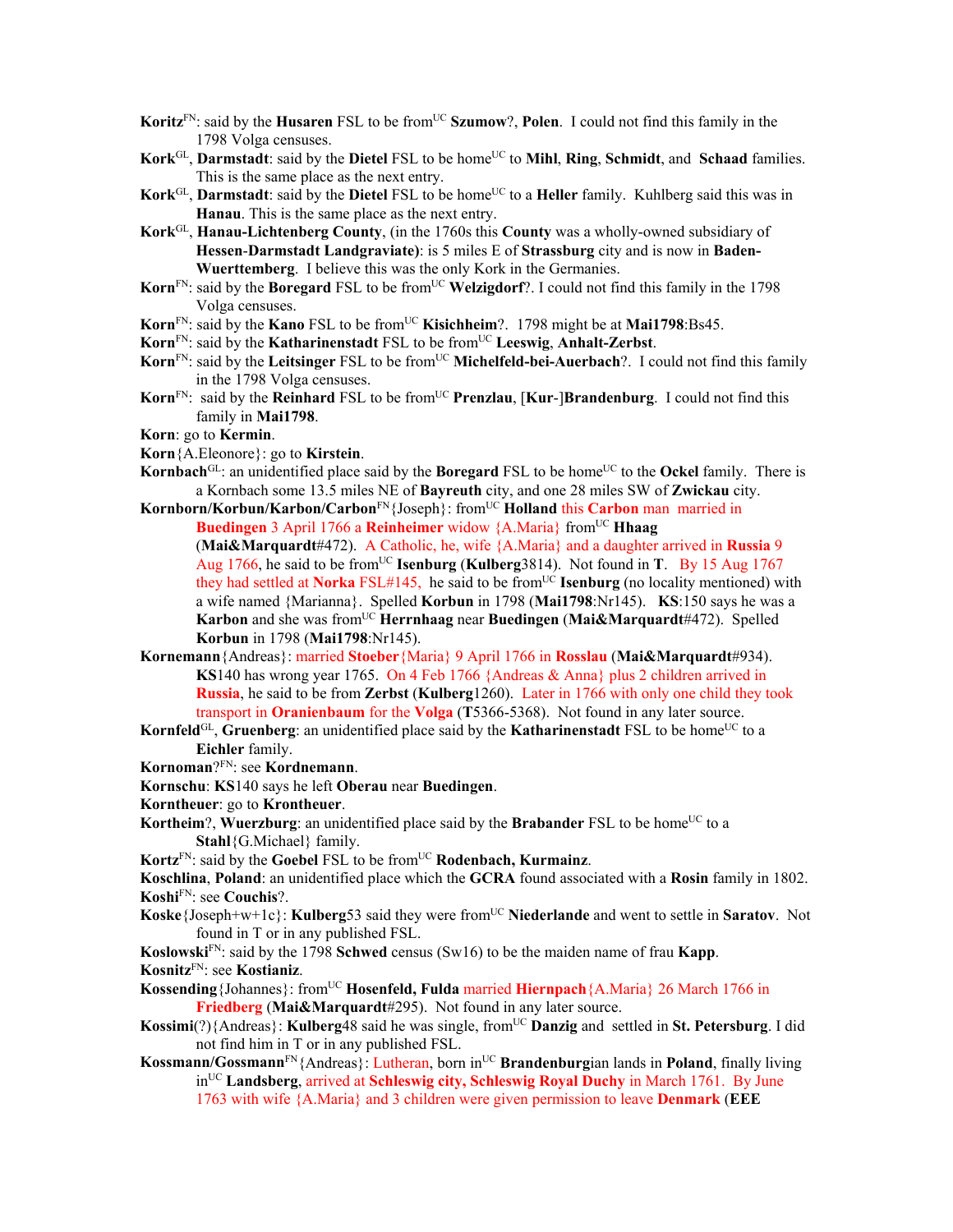pp.484-485). By July 1765 they were settled **Fischer** FSL #7 which said he was from<sup>UC</sup> **Filehne**, **Polen**. The family name was spelled **Gossmann** in 1798 (**Mai1798**:Fs17,23).

- **Kossmann/Gosmann/Gossmann**FN{Michael/J.Michael}: fromUC **Fella** married **Herold**{A.Maria} 11 April 1766 in **Buedingen** (M**ai&Marquardt**#519). On 22 July 1766 {Michael & Anna} arrived in **Russia**, he said to be from **Mainz** (**Kulberg**#2362). Not found in **Kulberg**. By 20 Aug 1767 **Kossmann** and a younger wife **Wud**{Elisabeth} had settled at **Goebel** FSL #11, he said to be from **Fell**. In 1798 he is listed as deceased, his family name as **Gossmann**, and that of his widow, **Herlein.** (**Mai1798:**Gb03).
- **Kosswig**<sup>GL</sup>: an unidentified place said by the **Boregard** FSL to be home<sup>UC</sup> to the **Koch** family. Likely the same place as the next entry.
- **Kosswig**GL, [**Kurbrandenburg**]: is some 50 miles SE of **Berlin**, and said by the **Boaro** FSL to be home<sup>UC</sup> to a **Winter** family. Said by the **Ober-Monjou** FSL to be home<sup>UC</sup> to a **Walter**{Charlotta} widow.
- **Kostel**{Alexander&Christoph}: said by Recruiter Beauregard's list to have been step-sons in the **Wens**?{Franz} household (**Lk**109a). Not found in any FSL and I could not find them or any likely descendant associated with any **Volga** colony.
- **Koster**(?)<sup>GL</sup>, **Kurmainz**: an unidentified place said by the **Goebel** FSL to be home<sup>UC</sup> to a **Rausch**, and possibly a **Heisling** family.
- **Kostianiz**<sup>FN</sup>: said by the **Schulz** FSL to be from<sup>UC</sup> **Strakonitz, Oesterreich**. Spelled **Kosnitz** in 1783 and 1798 (**Mai1798**:Mv2656,Mt73(where the wife's maiden name was given as **Maier**) and 74).
- **Kostianiz**<sup>FN</sup>: the wife was said (no locality mentioned) by the **Schulz** FSL to be from<sup>UC</sup> **Kurpfalz**. Her maiden name was given as **Maier** in 1798 (**Mai1798**:Mt73).
- **Koswig**<sup>GL</sup>, **Anhalt-Zerbst**: an unidentified place said by the **Katharinenstadt** FSL to be home<sup>UC</sup> to an **Altmann** family. This might be **Kosswig**, **Brandenburg**, some 84 miles E of **Zerbst** city.
- **Koterschbleim**?GL, **Kurpfalz**: an unidentified place said by the **Fischer** FSL to be home<sup>UC</sup> to a **Weinert**? family.
- **Kotikam Perschie**?, **Flandern**: an unidentified place said by the **Dehler** FSL to be home<sup>UC</sup> to a **Krotter** family.
- **Kotoschin**: according to the **GCRA** aka **Krotschin**.
- **Kotschetnoje**VV: a variation of the Russian name for **Hoelzel**VV.
- **Kotshetnoye**VV: a variation of the Russian name for **Hoelzel**VV.
- **Kott**<sup>FN</sup>: said by the **Paulskaya** FSL to be from<sup>UC</sup> **Bayreuth** (no locality indicated) and a Friedrich orphan boy was living in the household. I could not find the **Kott** family in the 1798 Volga censuses.
- **Kottenheim**, **Bassenheim** [**Barony**]: is some 9 miles W of **Bassenheim** city and looks on the old maps to have been in **Kurtrier**, not **Bassenheim** Barony. Said by the **Keller** FSL to be home<sup>UC</sup> to the **Ebers**, **Fischer**{Nicolaus} and {J.Heinrich}, and **Rau** families, and possibly **Rauch** and **Riegelhof** families.
- **Kottenheim**?GL, **Kurtrier**: is some 9 miles W of **Bassenheim** city, and said by the **Mariental** FSL to be home<sup>UC</sup> to a **Reichert** family. **Kotteritz**<sup>GL/S?</sup>: I can find no country of that name. Of course this might be a district (amt) name, but I can only find two possibilites: **Koetteritzsch, Kursachsen**, some 18 miles NE of **Altenburg** city, and **Kotteritz**, **Altenburg Duchy**, some 1 mile SE of **Altenburg** city, neither near any **Blauenthal** that I can find.
- **Kotzgrimm**?, **Kurmainz**: an unidentified place said by the **Leitsinger** FSL to be home<sup>UC</sup> to a **Jung**{Adam Friederich} family.
- **Kougend**?: an unidentified place said by Recruiter Beauregard's 1768 list to have been home<sup>UC</sup> to the **Fuchs**{Peter} family (**Lk**145) [possible first settlers in **Zug**]. 17 km SE of **Stuttgart** was a Koengen, which in the 18th century was one of 16 Amts set aside for the Duke of Wuerttemberg's Treasury Clerks.
- **Kous**?FN{Ludwig}: on 23 July 1767 this orphaned brother-in-law was said by the **Laub** FSL #28 to be living in the {Johannes} **Brick/Bruek** household. Had **Bruek**'s sister married a **Kous**?

- **Kozenka**VV**:** a Russian name for **Volmer**VV.
- **Kozian/Koziam**{Margarethe}: married **Heiny**{Joseph} 20 May 1766 in **Rosslau** (**Mai&Marquardt**#974 **KS**133). **KS**140 has **Koziam**{Margarete}. Not found in any later records.

**Kowald**FN: see **Kawald**.